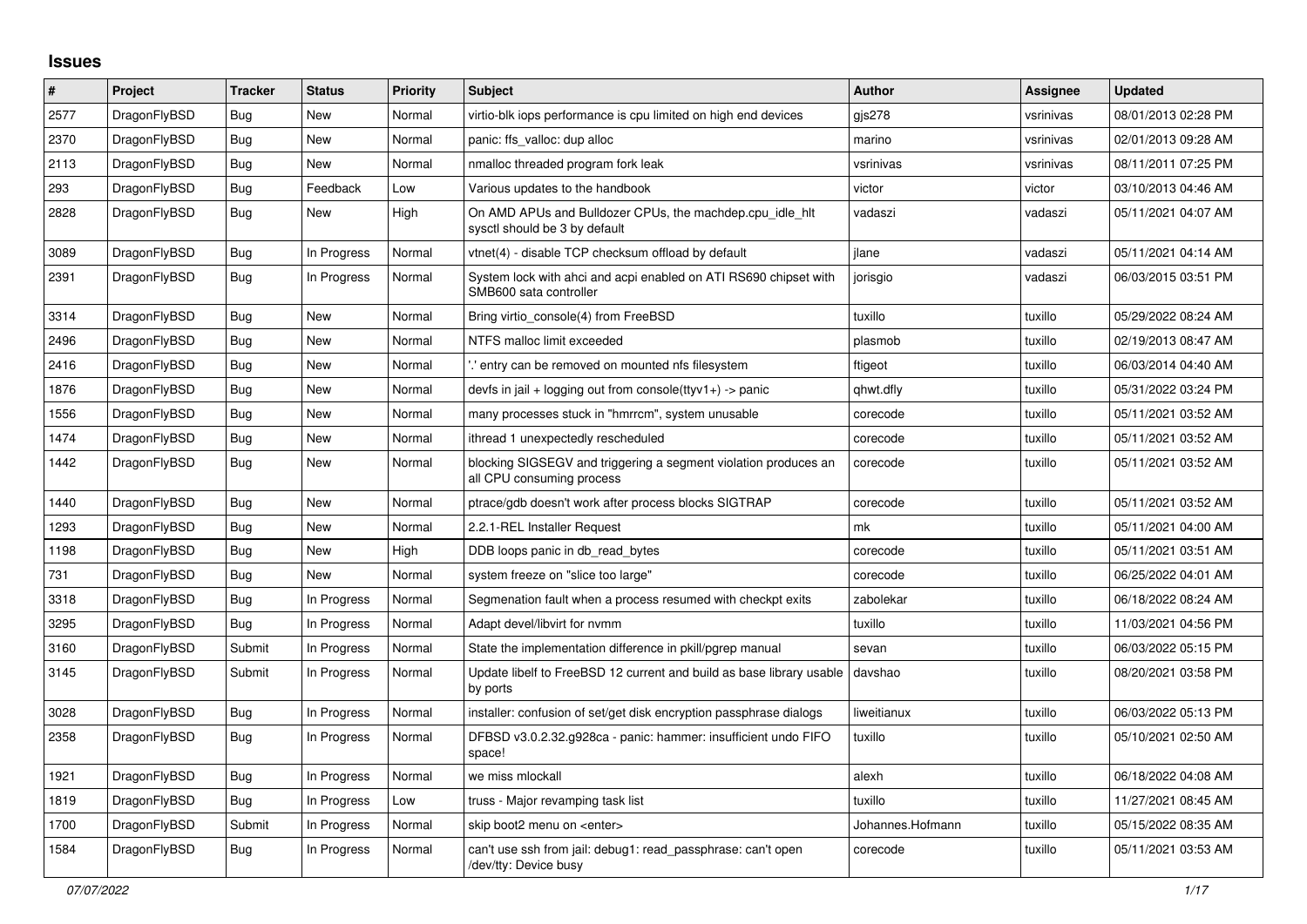| #    | Project      | <b>Tracker</b> | <b>Status</b> | <b>Priority</b> | Subject                                                                                    | <b>Author</b>  | <b>Assignee</b> | <b>Updated</b>      |
|------|--------------|----------------|---------------|-----------------|--------------------------------------------------------------------------------------------|----------------|-----------------|---------------------|
| 1583 | DragonFlyBSD | Bug            | In Progress   | Normal          | panic: assertion: cursor->trans->sync_lock_refs > 0 in<br>hammer_recover_cursor            | corecode       | tuxillo         | 05/11/2021 03:53 AM |
| 1547 | DragonFlyBSD | Bug            | In Progress   | Normal          | disklabel64 automatic sizing                                                               | corecode       | tuxillo         | 05/11/2021 03:52 AM |
| 1528 | DragonFlyBSD | <b>Bug</b>     | In Progress   | Normal          | ktrace does not show proper return values for pipe(2)                                      | corecode       | tuxillo         | 05/11/2021 03:52 AM |
| 1475 | DragonFlyBSD | Bug            | In Progress   | Normal          | kernel blocks with low memory and syscons setting a high res mode<br>/ scrollback          | corecode       | tuxillo         | 05/11/2021 03:52 AM |
| 1469 | DragonFlyBSD | Bug            | In Progress   | Normal          | Hammer history security concern                                                            | corecode       | tuxillo         | 05/11/2021 03:52 AM |
| 1390 | DragonFlyBSD | Bug            | In Progress   | Normal          | Use id_t type for {get,set}priority()                                                      | Anonymous      | tuxillo         | 07/05/2019 02:18 AM |
| 1030 | DragonFlyBSD | <b>Bug</b>     | In Progress   | Normal          | msdosfs umount panic                                                                       | corecode       | tuxillo         | 05/11/2021 03:51 AM |
| 998  | DragonFlyBSD | Bug            | In Progress   | Normal          | Unconfiguring a vn while it is mounted                                                     | rumcic         | tuxillo         | 05/11/2021 04:00 AM |
| 781  | DragonFlyBSD | Bug            | In Progress   | Normal          | fdisk uses wrong geometry on usb flash drives                                              | corecode       | tuxillo         | 05/11/2021 03:50 AM |
| 742  | DragonFlyBSD | Bug            | In Progress   | Normal          | umount problems with multiple mounts                                                       | corecode       | tuxillo         | 06/25/2022 04:02 AM |
| 3205 | DragonFlyBSD | Bug            | Feedback      | High            | Go compiler net test failing                                                               | t dfbsd        | tuxillo         | 05/10/2021 02:45 AM |
| 2721 | DragonFlyBSD | Submit         | Feedback      | Low             | Some few zalloc calls to objcache ones replacements                                        | dclink         | tuxillo         | 05/11/2021 04:08 AM |
| 2717 | DragonFlyBSD | Submit         | Feedback      | Normal          | Out of range numeric handling                                                              | dclink         | tuxillo         | 05/11/2021 04:08 AM |
| 2438 | DragonFlyBSD | Submit         | Feedback      | Normal          | <b>TRIM</b> fixes                                                                          | Anonymous      | tuxillo         | 05/11/2021 03:45 AM |
| 1587 | DragonFlyBSD | Bug            | Feedback      | Normal          | can't gdb across fork                                                                      | corecode       | tuxillo         | 05/11/2021 03:54 AM |
| 1579 | DragonFlyBSD | Bug            | Feedback      | Normal          | dfly 2.4.1 does not like HP DL360G4p and Smart Array 6400 with<br>MSA20                    | tomaz.borstnar | tuxillo         | 06/02/2014 02:44 PM |
| 1428 | DragonFlyBSD | Bug            | Feedback      | Low             | POSIX.1e implementation is too old                                                         | hasso          | tuxillo         | 05/11/2021 04:00 AM |
| 1397 | DragonFlyBSD | Bug            | Feedback      | Normal          | jobs -I output inconsistency when called from script                                       | Anonymous      | tuxillo         | 05/15/2022 05:07 AM |
| 1287 | DragonFlyBSD | <b>Bug</b>     | Feedback      | Normal          | altq configuration doesn't work                                                            | corecode       | tuxillo         | 05/11/2021 03:51 AM |
| 911  | DragonFlyBSD | <b>Bug</b>     | Feedback      | Normal          | kidload/kernel linker can exceed malloc reserve and panic system                           | corecode       | tuxillo         | 05/11/2021 03:51 AM |
| 901  | DragonFlyBSD | <b>Bug</b>     | Feedback      | Normal          | route show needs to get data from all cpus                                                 | corecode       | tuxillo         | 05/11/2021 03:50 AM |
| 847  | DragonFlyBSD | Bug            | Feedback      | Normal          | processes getting stuck on mount point                                                     | corecode       | tuxillo         | 05/11/2021 03:50 AM |
| 2585 | DragonFlyBSD | Bug            | New           | Normal          | Dfly 3.4.3 on ESXi 5.1, HP Smart Array P410 passthrough<br>recognised, but not functioning | yggdrasil      | swildner        | 05/09/2022 08:14 AM |
| 2265 | DragonFlyBSD | <b>Bug</b>     | New           | Normal          | mbsrtowcs does not properly handle invalid mbstate_t in ps                                 | c.turner1      | swildner        | 01/10/2012 07:56 PM |
| 2252 | DragonFlyBSD | <b>Bug</b>     | New           | Low             | snd hda not useable if loaded via /boot/loader.conf                                        | xbit           | swildner        | 12/14/2011 12:23 AM |
| 1714 | DragonFlyBSD | <b>Bug</b>     | New           | Low             | hwpmc                                                                                      | alexh          | swildner        | 08/18/2012 02:03 PM |
| 341  | DragonFlyBSD | <b>Bug</b>     | <b>New</b>    | Normal          | Vinum erroneously repors devices as busy                                                   | corecode       | swildner        | 01/21/2012 04:50 AM |
| 1769 | DragonFlyBSD | <b>Bug</b>     | New           | Normal          | panic: assertion: _tp->tt_msg->tt_cpuid == mycpuid in<br>tcp_callout_active                | pavalos        | sjg             | 05/15/2022 11:07 AM |
| 1532 | DragonFlyBSD | <b>Bug</b>     | New           | Low             | jemalloc doesn't work on DragonFly                                                         | hasso          | sjg             | 08/02/2011 01:14 AM |
| 1302 | DragonFlyBSD | <b>Bug</b>     | In Progress   | Normal          | Checkpoint regression?                                                                     | sjg            | sjg             | 07/10/2013 05:22 PM |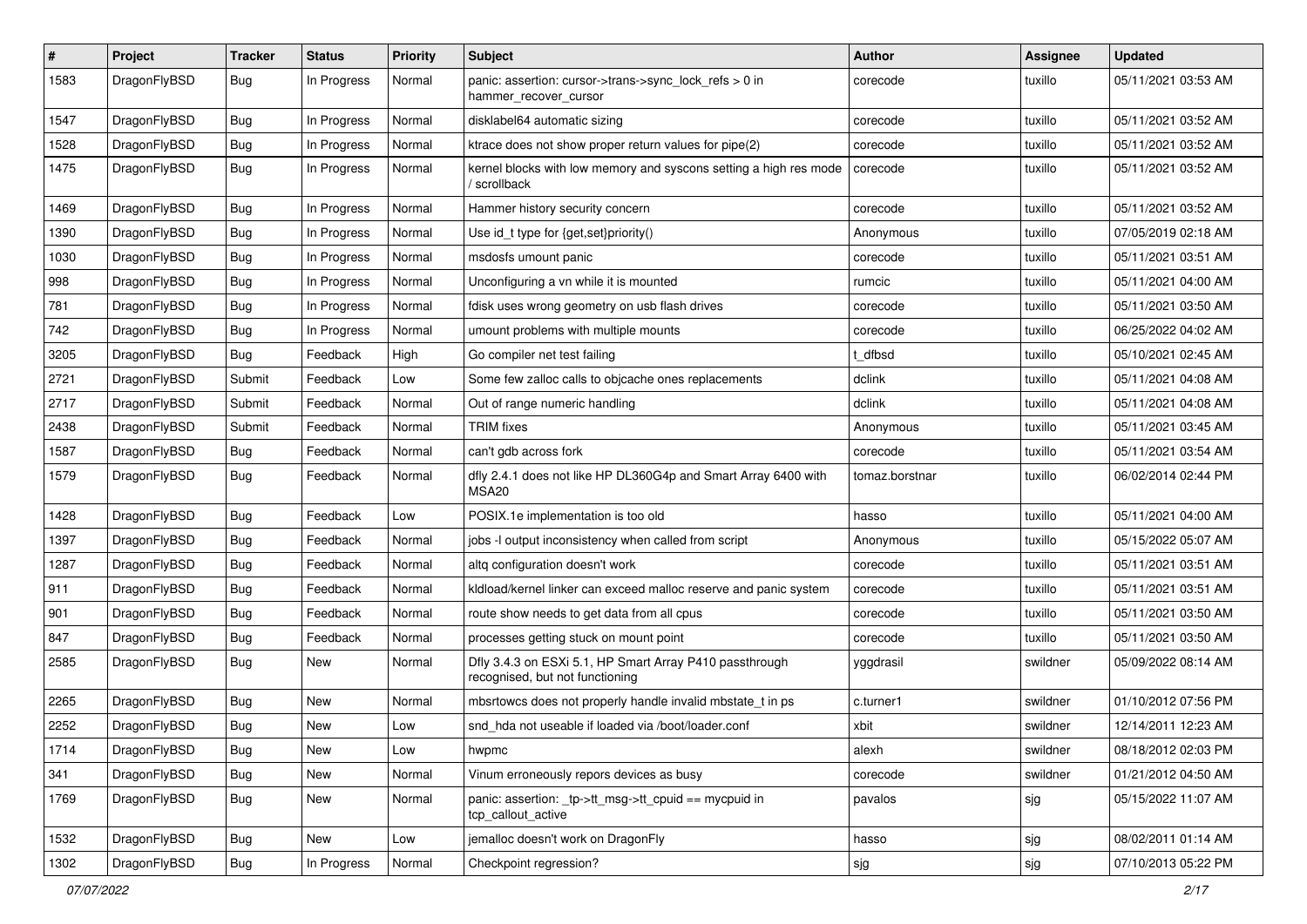| #    | Project      | <b>Tracker</b> | <b>Status</b> | <b>Priority</b> | Subject                                                                                                                                                  | <b>Author</b> | <b>Assignee</b> | <b>Updated</b>      |
|------|--------------|----------------|---------------|-----------------|----------------------------------------------------------------------------------------------------------------------------------------------------------|---------------|-----------------|---------------------|
| 2825 | DragonFlyBSD | <b>Bug</b>     | New           | High            | 3x dhclient = hanging system (objcache exhausted)                                                                                                        | jaccovonb     | sepherosa       | 05/11/2021 03:55 AM |
| 168  | DragonFlyBSD | Bug            | In Progress   | Normal          | Livelocked limit engaged while trying to setup IPW wireless                                                                                              | mschacht      | sepherosa       | 05/11/2021 04:05 AM |
| 2822 | DragonFlyBSD | Bug            | New           | Normal          | USB 3.0 stick throws "reading primary partition table: error<br>accessing offset 000[] for 152" error, while the stick works on any<br>other OS I tested | revuwa        | profmakx        | 06/29/2015 05:56 AM |
| 2746 | DragonFlyBSD | Bug            | <b>New</b>    | Normal          | some fraction of xterms started from the xmonad window manager<br>get killed with SIGALRM                                                                | isenmann      | profmakx        | 12/28/2014 02:51 AM |
| 600  | DragonFlyBSD | Bug            | <b>New</b>    | Low             | /sys/libkern/karc4random                                                                                                                                 | robin carey5  | profmakx        | 01/19/2015 03:07 AM |
| 679  | DragonFlyBSD | <b>Bug</b>     | <b>New</b>    | Low             | Netgraph backward compatibility for old *LEN constants                                                                                                   | nant          | nant            | 02/18/2014 05:45 AM |
| 2549 | DragonFlyBSD | Bug            | In Progress   | Normal          | netgraph7: Kernel page fault.                                                                                                                            | russiane39    | nant            | 05/10/2013 11:20 PM |
| 1969 | DragonFlyBSD | <b>Bug</b>     | New           | Normal          | pf-related network problem                                                                                                                               | pavalos       | lentferj        | 02/01/2011 06:57 PM |
| 385  | DragonFlyBSD | <b>Bug</b>     | Feedback      | Low             | Mail archive address removal                                                                                                                             | justin        | justin          | 03/09/2013 11:24 AM |
| 1964 | DragonFlyBSD | Bug            | <b>New</b>    | Normal          | iwn (panic assertion : wlan_assert_serialized)                                                                                                           | sjmm.ptr      | josepht         | 02/01/2011 12:57 PM |
| 1946 | DragonFlyBSD | <b>Bug</b>     | New           | Normal          | ieee80211 panic                                                                                                                                          | pavalos       | josepht         | 01/27/2011 06:00 PM |
| 2870 | DragonFlyBSD | <b>Bug</b>     | New           | High            | Broken text and icons when glamor acceleration is used                                                                                                   | 375gnu        | ftigeot         | 01/31/2016 12:13 AM |
| 3031 | DragonFlyBSD | Submit         | In Progress   | Normal          | Update drm/radeon to Linux 4.7.10 as much as possible                                                                                                    | davshao       | ftigeot         | 08/19/2021 12:33 PM |
| 1593 | DragonFlyBSD | <b>Bug</b>     | Feedback      | Normal          | panic: assertion: $ccb == ap \rightarrow ap$ err $ccb$ in ahci put err $ccb$                                                                             | ftigeot       | ftigeot         | 05/15/2022 05:09 AM |
| 3154 | DragonFlyBSD | Submit         | New           | Normal          | Update serial handling in bootloader                                                                                                                     | ddegroot      | dillon          | 11/06/2018 11:21 PM |
| 2092 | DragonFlyBSD | <b>Bug</b>     | New           | Normal          | Panic: Bad link elm 0x next->prev != elm                                                                                                                 | masterblaster | dillon          | 12/04/2011 12:49 PM |
| 2819 | DragonFlyBSD | <b>Bug</b>     | In Progress   | Normal          | Random micro system freezes after a week of uptime                                                                                                       | ftigeot       | dillon          | 08/16/2015 08:46 PM |
| 2037 | DragonFlyBSD | <b>Bug</b>     | Feedback      | Normal          | Panic Bad link elm while building packages                                                                                                               | ftigeot       | dillon          | 04/21/2011 07:20 AM |
| 1831 | DragonFlyBSD | <b>Bug</b>     | Feedback      | High            | HAMMER "malloc limit exceeded" panic                                                                                                                     | eocallaghan   | dillon          | 06/04/2022 04:38 AM |
| 1411 | DragonFlyBSD | Bug            | Feedback      | Normal          | Burning doesn't work with ahci(4)                                                                                                                        | hasso         | dillon          | 05/11/2021 04:00 AM |
| 1127 | DragonFlyBSD | <b>Bug</b>     | Feedback      | Low             | cdrom drive not detected                                                                                                                                 | tgr           | corecode        | 01/15/2015 08:55 AM |
| 1538 | DragonFlyBSD | <b>Bug</b>     | New           | Low             | mountroot should probe file systems                                                                                                                      | corecode      | alexh           | 11/24/2010 06:35 PM |
| 1430 | DragonFlyBSD | <b>Bug</b>     | <b>New</b>    | Normal          | Buggy $w(1)$ ?                                                                                                                                           | hasso         | alexh           | 11/24/2010 08:09 AM |
| 2353 | DragonFlyBSD | <b>Bug</b>     | In Progress   | Normal          | panic: assertion "gd->gd spinlocks $wr == 0$ " failed in<br>bsd4_schedulerclock                                                                          | jaydg         | alexh           | 11/28/2012 01:57 AM |
| 2100 | DragonFlyBSD | Bug            | Feedback      | Normal          | devfs related panic                                                                                                                                      | sepherosa     | alexh           | 07/10/2011 02:29 PM |
| 3319 | DragonFlyBSD | Bug            | New           | Normal          | setproctitle() calls can change effect of later setproctitle() calls                                                                                     | tonyc         |                 | 06/29/2022 06:10 PM |
| 3316 | DragonFlyBSD | <b>Bug</b>     | New           | Normal          | hammer2_dirent_create() allows creating >1 dirents with the same<br>name                                                                                 | tkusumi       |                 | 06/05/2022 12:35 PM |
| 3313 | DragonFlyBSD | Bug            | New           | Normal          | Can't boot from my live USB at all. The kernel loading process<br>hangs.                                                                                 | rempas        |                 | 06/03/2022 12:16 AM |
| 3312 | DragonFlyBSD | Submit         | New           | Normal          | hammer2: redundant chain modify after chain creation                                                                                                     | tkusumi       |                 | 05/15/2022 01:35 PM |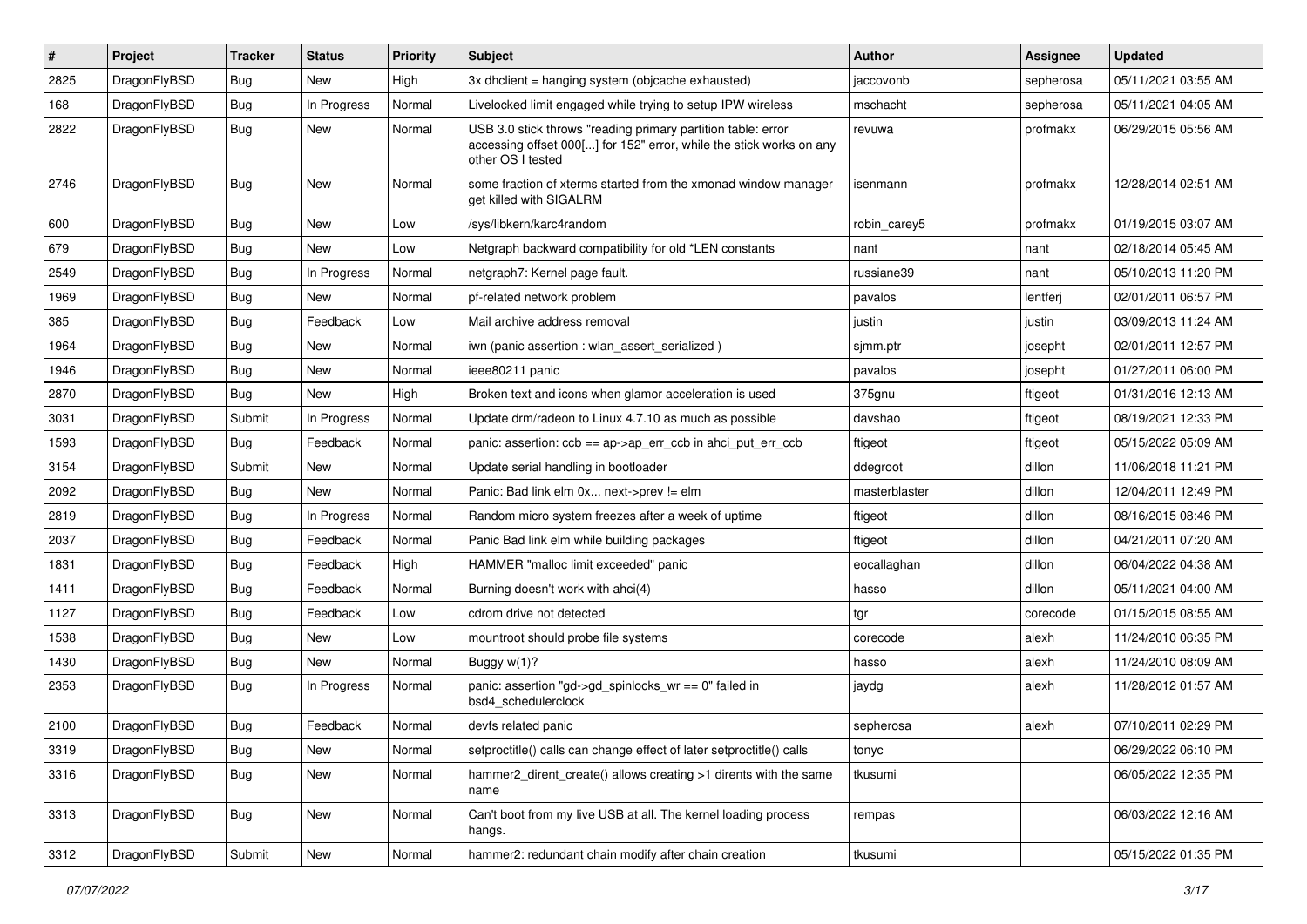| $\sharp$ | Project      | <b>Tracker</b> | <b>Status</b> | <b>Priority</b> | Subject                                                                                                   | <b>Author</b>     | <b>Assignee</b> | <b>Updated</b>      |
|----------|--------------|----------------|---------------|-----------------|-----------------------------------------------------------------------------------------------------------|-------------------|-----------------|---------------------|
| 3311     | DragonFlyBSD | <b>Bug</b>     | <b>New</b>    | Low             | TrueCrypt support may cause kernel crash                                                                  | arcade@b1t.name   |                 | 04/29/2022 06:19 AM |
| 3302     | DragonFlyBSD | Bug            | <b>New</b>    | Normal          | Will not boot on System76 Lemur Pro (lemp10)                                                              | piecuch           |                 | 11/03/2021 10:21 AM |
| 3301     | DragonFlyBSD | Bug            | New           | Normal          | Gkrellm from the packages is not showing logged in users in main<br>window, logged in users always $== 0$ | adrian            |                 | 01/08/2022 04:24 AM |
| 3300     | DragonFlyBSD | <b>Bug</b>     | New           | Normal          | Running Xvnc from TigerVNC package through the INETD daemon<br>in TCP WAIT mode fails hard                | adrian            |                 | 01/08/2022 04:25 AM |
| 3298     | DragonFlyBSD | Bug            | New           | Normal          | Running "w" and having logged in via XDM through VNC, "w" prints<br>an extra error message                | piecuch           |                 | 10/25/2021 09:16 AM |
| 3284     | DragonFlyBSD | Bug            | <b>New</b>    | Normal          | Wrong towlower() result for U+038A                                                                        | bhaible           |                 | 07/10/2021 03:34 AM |
| 3283     | DragonFlyBSD | Bug            | New           | Normal          | mknodat() cannot create FIFOs                                                                             | bhaible           |                 | 07/10/2021 03:34 AM |
| 3282     | DragonFlyBSD | <b>Bug</b>     | New           | Normal          | unexpected errno value from fopen()                                                                       | bhaible           |                 | 07/10/2021 03:34 AM |
| 3281     | DragonFlyBSD | <b>Bug</b>     | <b>New</b>    | Normal          | Crash after leaving unattended for a while                                                                | bhaible           |                 | 07/10/2021 03:32 AM |
| 3280     | DragonFlyBSD | Bug            | <b>New</b>    | Normal          | KMS console and i915(4) not working in 6.0                                                                | cmusser           |                 | 07/10/2021 03:35 AM |
| 3278     | DragonFlyBSD | <b>Bug</b>     | <b>New</b>    | Normal          | Second screen image is distorted                                                                          | arcade@b1t.name   |                 | 07/10/2021 03:36 AM |
| 3276     | DragonFlyBSD | Submit         | New           | Normal          | Add option controlling whether gpt expand expands the last partition<br>(needs testing)                   | falsifian         |                 | 07/10/2021 03:35 AM |
| 3266     | DragonFlyBSD | Bug            | New           | High            | Filesystems broken due to "KKASSERT(count &<br>TOK COUNTMASK);"                                           | tkusumi           |                 | 03/15/2021 01:21 PM |
| 3252     | DragonFlyBSD | Bug            | <b>New</b>    | Normal          | tcsetattr/tcgetattr set errno incorrectly on non-TTY                                                      | tonyc             |                 | 10/26/2020 09:34 PM |
| 3249     | DragonFlyBSD | <b>Bug</b>     | <b>New</b>    | Normal          | HAMMER2 fsync(2) not working properly                                                                     | tkusumi           |                 | 09/21/2020 07:07 AM |
| 3247     | DragonFlyBSD | Bug            | New           | Normal          | Kernel panic doing nothing much                                                                           | phma              |                 | 09/12/2020 11:40 PM |
| 3246     | DragonFlyBSD | <b>Bug</b>     | New           | Normal          | HAMMER2 unable to handle ENOSPC properly                                                                  | tkusumi           |                 | 09/04/2020 11:11 AM |
| 3245     | DragonFlyBSD | Bug            | New           | Normal          | panic: free: guard1x fail, i915 load from loader.conf                                                     | polachok          |                 | 08/21/2020 10:36 AM |
| 3243     | DragonFlyBSD | <b>Bug</b>     | New           | Normal          | SMART status not reported properly for SSD disks                                                          | daftaupe          |                 | 09/09/2020 11:03 PM |
| 3240     | DragonFlyBSD | <b>Bug</b>     | <b>New</b>    | High            | compile error because of openssl with /usr/dports/security/rhash for<br>mysql 8 install                   | <b>UlasSAYGIN</b> |                 | 06/04/2020 08:05 AM |
| 3239     | DragonFlyBSD | Bug            | New           | Normal          | unable to SIGKILL glitched emacs                                                                          | piecuch           |                 | 05/26/2020 03:30 AM |
| 3238     | DragonFlyBSD | <b>Bug</b>     | New           | Normal          | race conditions when printing from vkernel console                                                        | piecuch           |                 | 05/19/2020 02:50 PM |
| 3235     | DragonFlyBSD | <b>Bug</b>     | New           | Normal          | Kernel panic in devfs_vnops.c                                                                             | mneumann          |                 | 04/28/2020 07:00 AM |
| 3231     | DragonFlyBSD | Bug            | <b>New</b>    | Normal          | wifi drops on 5.8                                                                                         | tse               |                 | 04/06/2020 05:08 AM |
| 3228     | DragonFlyBSD | Bug            | New           | Low             | pfi_kif_unref: state refcount <= 0 in dmesg                                                               | justin            |                 | 03/05/2021 06:39 AM |
| 3227     | DragonFlyBSD | Submit         | New           | Normal          | Add HAMMER2 instructions in the installation medium README                                                | daftaupe          |                 | 03/26/2020 03:34 PM |
| 3226     | DragonFlyBSD | <b>Bug</b>     | <b>New</b>    | Normal          | Xorg freezes in vm: thread stuck in "objtrm1"                                                             | peeter            |                 | 04/08/2020 02:10 AM |
| 3225     | DragonFlyBSD | <b>Bug</b>     | <b>New</b>    | Normal          | nfsd freeze when using qemu                                                                               | tse               |                 | 03/17/2020 11:52 AM |
| 3224     | DragonFlyBSD | <b>Bug</b>     | New           | Normal          | Kernel panic when trying to ping6                                                                         | zhtw              |                 | 03/08/2020 08:55 AM |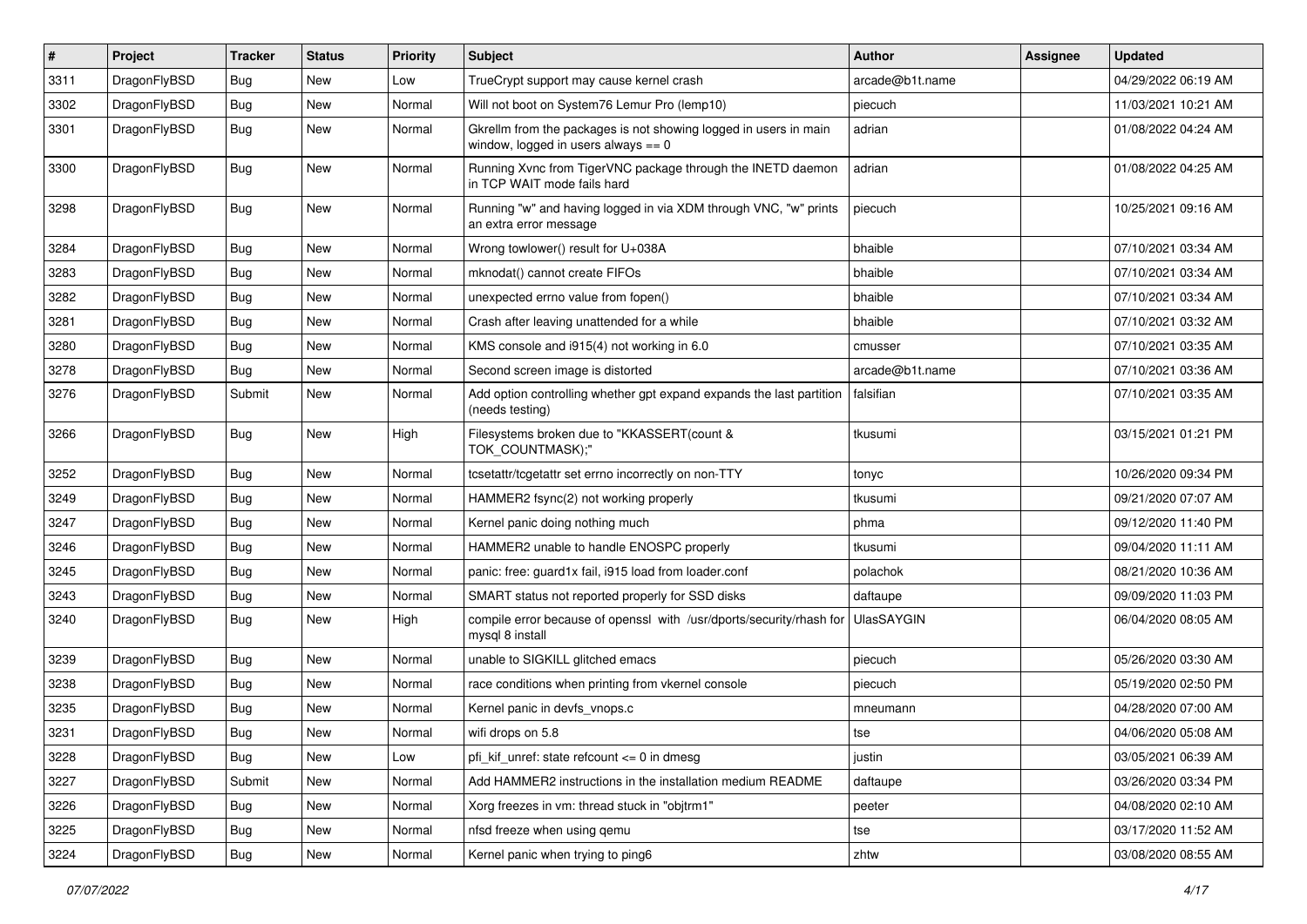| $\sharp$ | Project      | <b>Tracker</b> | <b>Status</b> | <b>Priority</b> | Subject                                                                                                                                                     | <b>Author</b>     | <b>Assignee</b> | <b>Updated</b>      |
|----------|--------------|----------------|---------------|-----------------|-------------------------------------------------------------------------------------------------------------------------------------------------------------|-------------------|-----------------|---------------------|
| 3222     | DragonFlyBSD | Bug            | New           | Normal          | gcc - undefined reference to '__atomic_load' (missing libatomic?)                                                                                           | mneumann          |                 | 02/08/2020 02:45 AM |
| 3219     | DragonFlyBSD | Bug            | <b>New</b>    | Normal          | x11/xorg port can not be build                                                                                                                              | <b>UlasSAYGIN</b> |                 | 03/31/2020 08:57 AM |
| 3218     | DragonFlyBSD | <b>Bug</b>     | <b>New</b>    | Normal          | Kernel panics are not sent to comconsole when booted over EFI                                                                                               | mqudsi            |                 | 12/02/2019 08:52 PM |
| 3217     | DragonFlyBSD | <b>Bug</b>     | New           | Normal          | rescue tools: make install fails if rescue folder doesn't exist                                                                                             | t dfbsd           |                 | 11/27/2019 08:16 PM |
| 3215     | DragonFlyBSD | Bug            | <b>New</b>    | Normal          | Hang in tcdrain(3) after write(3)                                                                                                                           | noloader          |                 | 11/25/2019 03:08 PM |
| 3209     | DragonFlyBSD | <b>Bug</b>     | New           | Normal          | svc has some minor bugs                                                                                                                                     | arcade@b1t.name   |                 | 10/24/2019 09:08 AM |
| 3208     | DragonFlyBSD | Bug            | New           | Normal          | Crash related to nfsd                                                                                                                                       | tse               |                 | 06/11/2020 05:52 AM |
| 3206     | DragonFlyBSD | Submit         | <b>New</b>    | Normal          | update psm/kbd to FreeBSD 12.0 code                                                                                                                         | htse              |                 | 10/05/2019 03:49 PM |
| 3201     | DragonFlyBSD | Submit         | New           | Normal          | Fixes make search display                                                                                                                                   | htse              |                 | 08/20/2021 04:02 PM |
| 3199     | DragonFlyBSD | Bug            | <b>New</b>    | Normal          | PFS label not found panic                                                                                                                                   | tse               |                 | 08/21/2019 03:51 AM |
| 3197     | DragonFlyBSD | <b>Bug</b>     | New           | Normal          | DragonFly upgrades                                                                                                                                          | tse               |                 | 04/18/2020 04:18 PM |
| 3196     | DragonFlyBSD | <b>Bug</b>     | New           | Normal          | test issue after redmine upgrade (2)                                                                                                                        | tuxillo           |                 | 07/05/2019 04:33 AM |
| 3194     | DragonFlyBSD | Bug            | New           | High            | Hammer kernel crash on mirror-stream of PFS after upgrade<br>(assertion "cursor->flags &<br>HAMMER_CURSOR_ITERATE_CHECK" failed in<br>hammer btree iterate) | Anonymous         |                 | 06/29/2019 01:32 PM |
| 3189     | DragonFlyBSD | Bug            | <b>New</b>    | Normal          | Allow DragonFly Mail Agent to accept an alternate config via<br>command line switch                                                                         | iang              |                 | 08/16/2021 12:42 AM |
| 3184     | DragonFlyBSD | Bug            | <b>New</b>    | Normal          | tsleep(9) return value when PCATCH specified                                                                                                                | tkusumi           |                 | 04/03/2019 06:49 AM |
| 3170     | DragonFlyBSD | <b>Bug</b>     | <b>New</b>    | Normal          | repeatable nfsd crash                                                                                                                                       | tse               |                 | 06/11/2020 05:52 AM |
| 3165     | DragonFlyBSD | Bug            | <b>New</b>    | Normal          | Looping at boot time                                                                                                                                        | gop               |                 | 12/28/2018 01:04 PM |
| 3157     | DragonFlyBSD | <b>Bug</b>     | New           | Normal          | TP-Link UE300 not working in 5.2-RELEASE                                                                                                                    | tuxillo           |                 | 11/15/2018 02:08 PM |
| 3147     | DragonFlyBSD | Submit         | New           | Normal          | Enable headless installation                                                                                                                                | ddegroot          |                 | 10/09/2018 01:25 PM |
| 3143     | DragonFlyBSD | Bug            | New           | Normal          | assertion "0" failed in hammer2 inode xop chain sync                                                                                                        | cbin              |                 | 07/18/2018 12:50 PM |
| 3142     | DragonFlyBSD | Submit         | <b>New</b>    | Normal          | lib/libdmsg: Unbreak using new API EVP_CIPHER_CTX_new()                                                                                                     | tkusumi           |                 | 07/08/2018 04:18 AM |
| 3141     | DragonFlyBSD | Bug            | New           | Normal          | dhclient blocks boot process                                                                                                                                | rowo              |                 | 12/16/2018 11:01 AM |
| 3139     | DragonFlyBSD | Bug            | New           | Normal          | USB Mouse Does Not Work in DragonflyBSD guest on VirtualBox                                                                                                 | chiguy1256        |                 | 06/24/2018 10:14 PM |
| 3135     | DragonFlyBSD | Submit         | New           | Normal          | Add EVFILT_RECV and EVFILT_SEND                                                                                                                             | tautolog          |                 | 05/25/2018 09:59 PM |
| 3134     | DragonFlyBSD | Bug            | New           | Normal          | RFC 3021 (/31 networks) appear to be unsupported                                                                                                            | jailbird          |                 | 05/16/2018 11:03 PM |
| 3132     | DragonFlyBSD | <b>Bug</b>     | New           | Low             | unifdef mined                                                                                                                                               | bcallah           |                 | 04/26/2018 08:34 PM |
| 3129     | DragonFlyBSD | <b>Bug</b>     | New           | High            | Kernel panic with 5.2.0 on A2SDi-4C-HLN4F                                                                                                                   | stateless         |                 | 04/24/2018 12:50 AM |
| 3124     | DragonFlyBSD | <b>Bug</b>     | New           | High            | DragonFlyBSD 5.0.2 with Hammer2 with UEFI install doesn't boot                                                                                              | wiesl             |                 | 06/18/2019 05:07 AM |
| 3120     | DragonFlyBSD | <b>Bug</b>     | New           | Normal          | Intel AC 8260 firmware does not load                                                                                                                        | Vintodrimmer      |                 | 08/28/2018 03:30 AM |
| 3117     | DragonFlyBSD | Bug            | New           | Normal          | Problem with colours if "intel" video-driver used                                                                                                           | dpostolov         |                 | 01/07/2018 11:35 PM |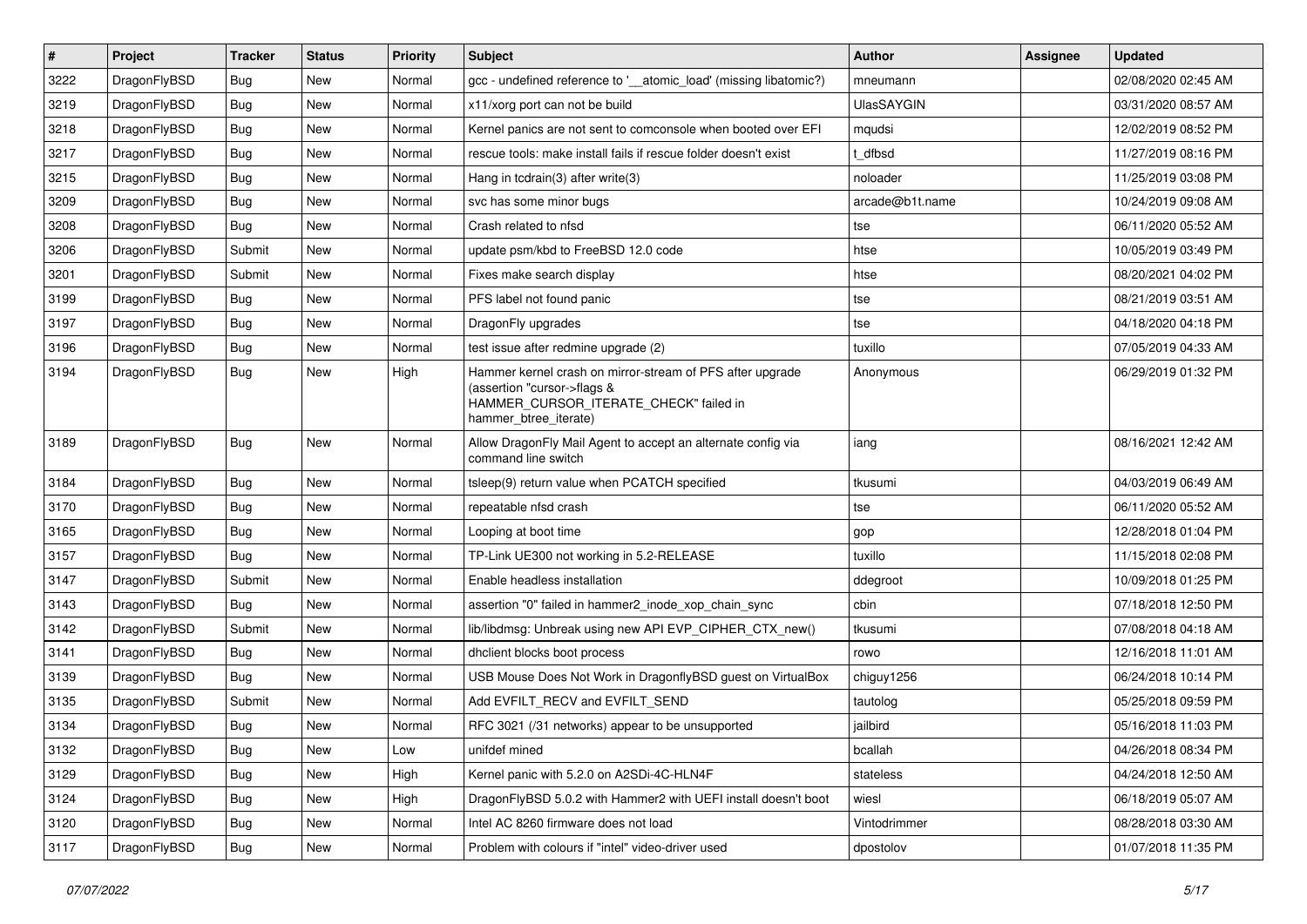| #    | <b>Project</b> | <b>Tracker</b> | <b>Status</b> | <b>Priority</b> | <b>Subject</b>                                                                                          | <b>Author</b>          | Assignee | <b>Updated</b>      |
|------|----------------|----------------|---------------|-----------------|---------------------------------------------------------------------------------------------------------|------------------------|----------|---------------------|
| 3116 | DragonFlyBSD   | Bug            | New           | Normal          | da0 detects on very big volume if to remove usb install stick and<br>reboot on Intel NUC5PPYH           | dpostolov              |          | 01/07/2018 09:40 PM |
| 3110 | DragonFlyBSD   | <b>Bug</b>     | New           | Normal          | crash with ipfw3 under load                                                                             | bnegre82               |          | 12/09/2017 06:22 AM |
| 3107 | DragonFlyBSD   | Bug            | <b>New</b>    | Low             | ACPI interrupt storm when loading i915 on Lenovo T460                                                   | oyvinht                |          | 07/15/2020 07:01 AM |
| 3101 | DragonFlyBSD   | Bug            | <b>New</b>    | Low             | PFI CGI install not working in dragonflybsd 5.0.1 USB install                                           | bnegre82               |          | 05/11/2021 04:14 AM |
| 3076 | DragonFlyBSD   | <b>Bug</b>     | <b>New</b>    | Normal          | sys/dev/netif/ig_hal/e1000_ich8lan.c:1594: sanity checking mixup?                                       | dcb                    |          | 10/11/2017 01:58 AM |
| 3052 | DragonFlyBSD   | Bug            | New           | Normal          | panic DragonFly v4.8.1-RELEASE by mounting a malformed NTFS<br>image [64.000]                           | open.source@ribose.com |          | 08/14/2017 03:22 AM |
| 3051 | DragonFlyBSD   | <b>Bug</b>     | <b>New</b>    | Normal          | panic DragonFly v4.8.1-RELEASE by mounting a malformed NTFS<br>image [12.000]                           | open.source@ribose.com |          | 08/14/2017 03:20 AM |
| 3049 | DragonFlyBSD   | <b>Bug</b>     | New           | Normal          | panic DragonFly v4.8.1-RELEASE by mounting a malformed<br>msdosfs image [12.128]                        | open.source@ribose.com |          | 08/14/2017 02:53 AM |
| 3047 | DragonFlyBSD   | Bug            | <b>New</b>    | Normal          | <b>HAMMER critical write error</b>                                                                      | samuel                 |          | 06/19/2019 09:50 AM |
| 3041 | DragonFlyBSD   | Submit         | <b>New</b>    | Normal          | firmware: Remove embedding of multiple images in one module.                                            | Anonymous              |          | 12/25/2020 02:15 AM |
| 3036 | DragonFlyBSD   | Bug            | <b>New</b>    | Normal          | panic in icmp redirect start() ASSERT IN NETISR(0)                                                      | tautolog               |          | 05/11/2017 07:27 PM |
| 3035 | DragonFlyBSD   | <b>Bug</b>     | <b>New</b>    | Normal          | panic: assertion "cpu >= 0 && cpu < ncpus" failed in netisr cpuport<br>at /usr/src/sys/net/netisr2.h:87 | masu                   |          | 05/11/2017 01:24 AM |
| 3029 | DragonFlyBSD   | <b>Bug</b>     | <b>New</b>    | Normal          | Running DflyBSD 4.8 on FreeBSD bhyve as a guest                                                         | iron                   |          | 05/13/2022 04:33 AM |
| 3025 | DragonFlyBSD   | Bug            | New           | Normal          | sys/dev/powermng/powernow/powernow.c:284: bad comparison ?                                              | dcb                    |          | 09/23/2017 07:45 AM |
| 3024 | DragonFlyBSD   | <b>Bug</b>     | New           | Low             | sys/dev/netif/wi/if_wi.c:1090]: (style) Redundant condition                                             | dcb                    |          | 04/11/2017 11:56 AM |
| 3022 | DragonFlyBSD   | <b>Bug</b>     | <b>New</b>    | Normal          | sys/dev/netif/ath/ath/if_ath.c:2142: strange bitmask?                                                   | dcb                    |          | 04/11/2017 11:49 AM |
| 3018 | DragonFlyBSD   | <b>Bug</b>     | <b>New</b>    | Normal          | sys/bus/u4b/wlan/if run.c:5464]: (style) Redundant condition                                            | dcb                    |          | 04/11/2017 11:26 AM |
| 3006 | DragonFlyBSD   | <b>Bug</b>     | <b>New</b>    | Normal          | boot0cfg: panic in kern udev.c in function udev dict set cstr when<br>installing in VirtualBox          | MichiGreat             |          | 04/01/2017 02:22 PM |
| 2994 | DragonFlyBSD   | Bug            | <b>New</b>    | Normal          | Intermittent boot hangs after git: hammer - HAMMER Version 7                                            | davshao                |          | 03/30/2017 02:06 PM |
| 2972 | DragonFlyBSD   | Bug            | <b>New</b>    | Normal          | ipfw3 "deny to me" does not work correctly                                                              | mneumann               |          | 12/27/2016 12:11 PM |
| 2970 | DragonFlyBSD   | <b>Bug</b>     | New           | Normal          | kernel 4.7: "Is -l" causes panic on UDF filesystem: "bgetvp -<br>overlapping buffer"                    | peeter                 |          | 12/21/2016 02:46 AM |
| 2936 | DragonFlyBSD   | Bug            | New           | Normal          | loader.efi crashes while loading kernel                                                                 | spaceille              |          | 08/20/2016 06:17 AM |
| 2933 | DragonFlyBSD   | Submit         | <b>New</b>    | Normal          | Remove unix domain socket support from cat(1)                                                           | sevan                  |          | 08/01/2016 08:10 PM |
| 2931 | DragonFlyBSD   | Bug            | <b>New</b>    | Low             | 'gdb' of 'vkernel' unable to print backtrace                                                            | tofergus               |          | 07/26/2016 01:51 PM |
| 2930 | DragonFlyBSD   | <b>Bug</b>     | <b>New</b>    | High            | 'objcache' causes panic during 'nfs_readdir'                                                            | tofergus               |          | 07/26/2016 01:09 PM |
| 2924 | DragonFlyBSD   | Bug            | New           | Normal          | cat -v fails to tag characters in extended table with M- prefix with<br>some locales                    | sevan                  |          | 07/11/2016 07:18 AM |
| 2921 | DragonFlyBSD   | Submit         | <b>New</b>    | Normal          | Allow moused to accept userland mouse events                                                            | tautolog               |          | 05/11/2021 04:08 AM |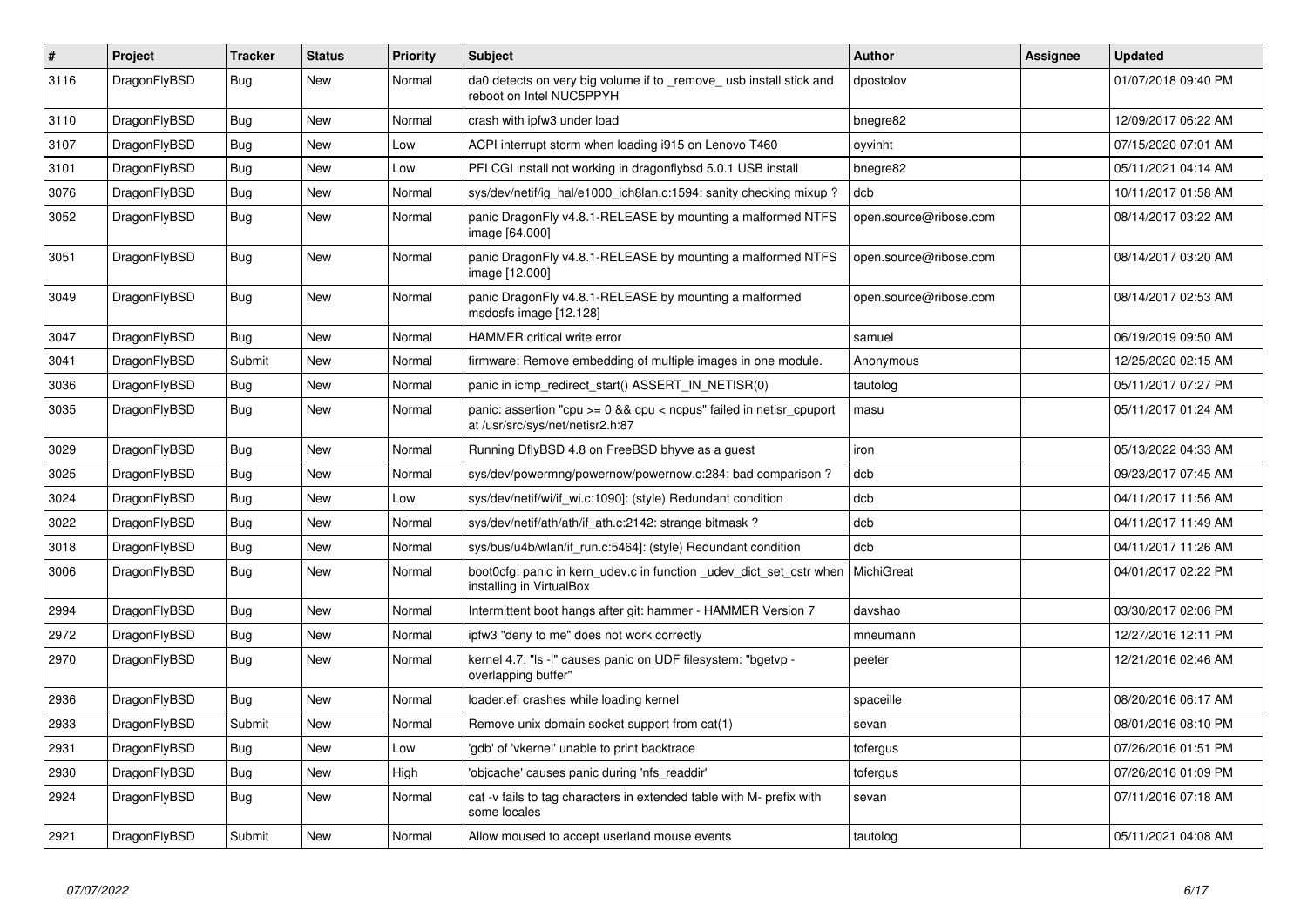| #    | Project      | <b>Tracker</b> | <b>Status</b> | <b>Priority</b> | Subject                                                                                                              | <b>Author</b>    | <b>Assignee</b> | <b>Updated</b>      |
|------|--------------|----------------|---------------|-----------------|----------------------------------------------------------------------------------------------------------------------|------------------|-----------------|---------------------|
| 2917 | DragonFlyBSD | Bug            | New           | Normal          | da8: reading primary partition table: error accessing offset<br>000000000000 for 512                                 | liweitianux      |                 | 05/11/2021 08:43 PM |
| 2915 | DragonFlyBSD | Bug            | <b>New</b>    | High            | Hammer mirror-copy problem                                                                                           | : dfbsd          |                 | 08/25/2016 05:28 AM |
| 2898 | DragonFlyBSD | Bug            | New           | Normal          | <b>HAMMER</b> panic                                                                                                  | pavalos          |                 | 11/03/2018 07:05 AM |
| 2892 | DragonFlyBSD | Bug            | New           | Normal          | swap_pager:indefinite wait bufferf error                                                                             | <b>Ihmwzy</b>    |                 | 02/21/2016 10:32 PM |
| 2891 | DragonFlyBSD | Bug            | New           | Normal          | Kernel panic in IEEE802.11 related code                                                                              | shamaz           |                 | 05/29/2016 05:49 PM |
| 2890 | DragonFlyBSD | Bug            | New           | Normal          | not able to boot usb installer on Toshiba Chromebook 2                                                               | johnnywhishbone  |                 | 02/22/2016 03:42 AM |
| 2887 | DragonFlyBSD | Bug            | <b>New</b>    | Low             | Missing extattr_namespace_to_string and<br>extattr_string_to_namespace functions                                     | rubenk           |                 | 02/06/2016 05:09 AM |
| 2886 | DragonFlyBSD | Bug            | <b>New</b>    | Normal          | dragonfly mail agent: sending a testmail causes high system load                                                     | worf             |                 | 02/05/2016 05:53 AM |
| 2882 | DragonFlyBSD | Bug            | New           | Low             | bridge sends packets from individual interfaces                                                                      | arcade@b1t.name  |                 | 01/09/2016 12:43 PM |
| 2881 | DragonFlyBSD | Bug            | New           | Normal          | Pulseaudio hangs/resets system when starting X11                                                                     | mneumann         |                 | 01/09/2016 03:08 AM |
| 2878 | DragonFlyBSD | Bug            | New           | Low             | [fix] CCVER problem when using clang and cpu extensions<br>(intrinsics)                                              | arcade@b1t.name  |                 | 06/24/2016 04:25 AM |
| 2877 | DragonFlyBSD | Bug            | <b>New</b>    | Low             | sed fails when working with UTF-8 locale and non-UTF symbols                                                         | arcade@b1t.name  |                 | 12/30/2015 11:20 AM |
| 2874 | DragonFlyBSD | Bug            | New           | Normal          | make world DESTDIR=/emptydir fails                                                                                   | pascii           |                 | 12/25/2015 07:04 AM |
| 2863 | DragonFlyBSD | Bug            | New           | Normal          | HAMMER synch tid is zero                                                                                             | shamaz           |                 | 12/12/2015 11:24 PM |
| 2859 | DragonFlyBSD | <b>Bug</b>     | New           | Low             | Installer configuration menu always highlights "Select timezone", no<br>matter which step was last completed.        | cgag             |                 | 12/02/2015 01:54 PM |
| 2858 | DragonFlyBSD | Bug            | New           | Low             | Installer "Local or UTC" question should have "No" selected by<br>default.                                           | cgag             |                 | 12/02/2015 01:18 PM |
| 2857 | DragonFlyBSD | Bug            | New           | Normal          | hammer stalls via bitcoin-qt                                                                                         | tkusumi          |                 | 11/30/2015 06:52 AM |
| 2852 | DragonFlyBSD | <b>Bug</b>     | New           | Normal          | Hammer File System - hangs on undo during system boot / mount -<br>will not recover on DragonFlyBSD newer than 3.6.0 | abale            |                 | 05/11/2021 04:07 AM |
| 2840 | DragonFlyBSD | <b>Bug</b>     | <b>New</b>    | Normal          | wrong voltage is reported                                                                                            | yellowrabbit2010 |                 | 09/11/2015 06:09 PM |
| 2835 | DragonFlyBSD | <b>Bug</b>     | New           | Normal          | /usr/include/c++/5.0/bits/c++locale.h likes<br>POSIX_C_SOURCE>=200809                                                | davshao          |                 | 11/18/2015 03:40 AM |
| 2820 | DragonFlyBSD | <b>Bug</b>     | <b>New</b>    | Normal          | TP-Link USB Wi-Fi adapter cannot be reattached to the system                                                         | shamaz           |                 | 05/22/2015 09:45 PM |
| 2816 | DragonFlyBSD | <b>Bug</b>     | New           | Normal          | A multitasking process being debugged can get stuck                                                                  | phma             |                 | 05/19/2015 03:57 AM |
| 2812 | DragonFlyBSD | Bug            | <b>New</b>    | Normal          | Panic on Intel DE3815TYKHE                                                                                           | tmorp            |                 | 05/14/2015 03:14 PM |
| 2809 | DragonFlyBSD | <b>Bug</b>     | <b>New</b>    | Normal          | hammer mirror-stream                                                                                                 | masu             |                 | 04/10/2015 12:33 AM |
| 2808 | DragonFlyBSD | <b>Bug</b>     | New           | Normal          | X freeze by switching between X and VT - results in black screen                                                     | lukesky333       |                 | 05/11/2021 03:55 AM |
| 2806 | DragonFlyBSD | <b>Bug</b>     | New           | Normal          | failed to configure a link-local address on ath0 (errno = 22)                                                        | Chingyuan        |                 | 05/25/2021 01:00 AM |
| 2803 | DragonFlyBSD | <b>Bug</b>     | <b>New</b>    | Normal          | HAMMER: Warning: UNDO area too small!                                                                                | ftigeot          |                 | 03/11/2015 03:42 PM |
| 2802 | DragonFlyBSD | <b>Bug</b>     | New           | Normal          | USB Wifi urtwn0 crash from cd boot                                                                                   | opvalues         |                 | 03/10/2015 01:07 AM |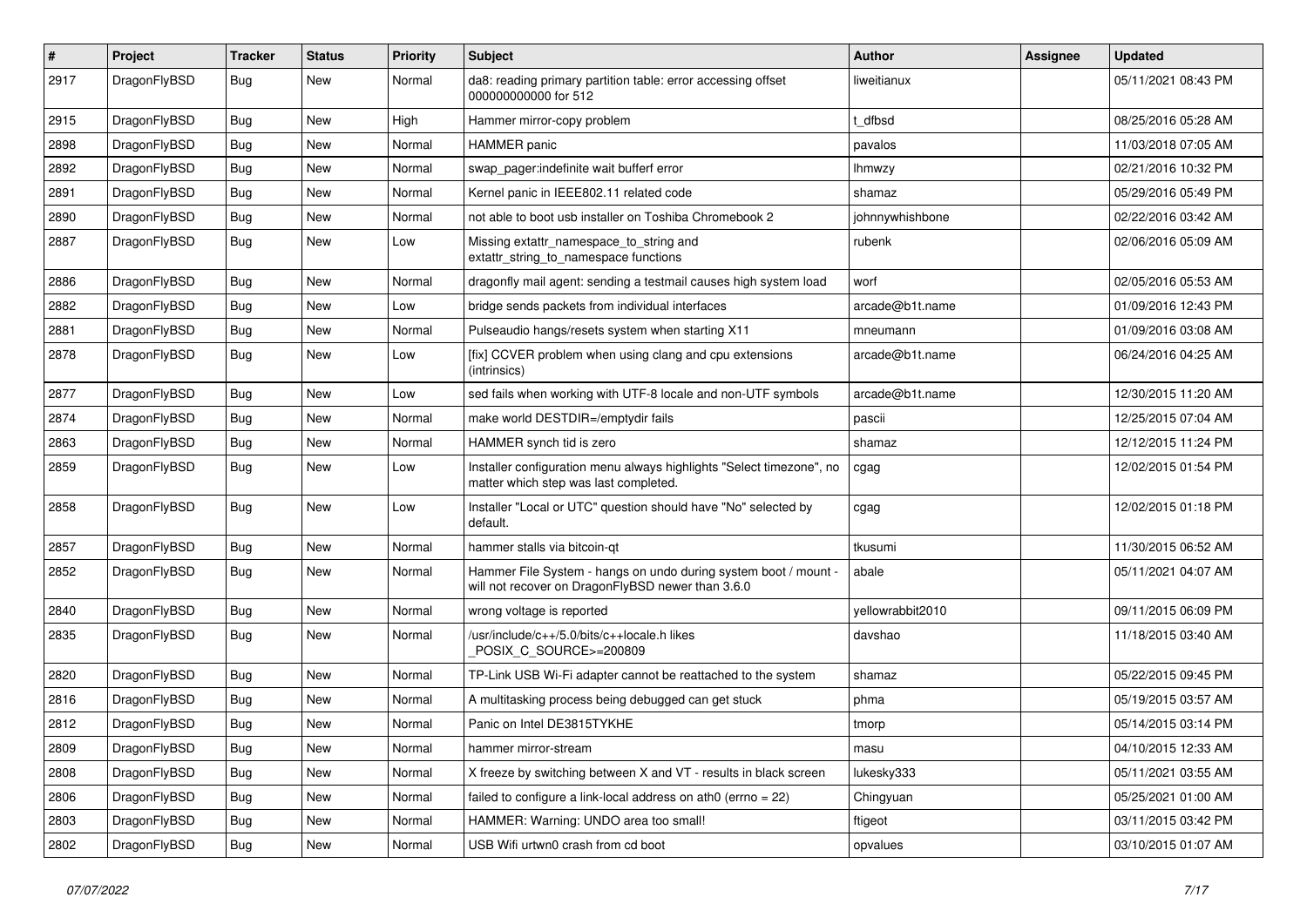| $\pmb{\#}$ | Project      | <b>Tracker</b> | <b>Status</b> | <b>Priority</b> | Subject                                                                                                  | Author            | Assignee | <b>Updated</b>      |
|------------|--------------|----------------|---------------|-----------------|----------------------------------------------------------------------------------------------------------|-------------------|----------|---------------------|
| 2799       | DragonFlyBSD | Bug            | <b>New</b>    | Normal          | Fatal trap 12 caused by moused(8) -p /dev/cual0                                                          | opvalues          |          | 03/04/2015 11:01 PM |
| 2790       | DragonFlyBSD | Submit         | <b>New</b>    | Low             | filedesc softrefs increment code factoring                                                               | dclink            |          | 02/21/2015 04:00 AM |
| 2788       | DragonFlyBSD | <b>Bug</b>     | New           | Normal          | ioctl GSLICEINFO: Not working for vnode slice                                                            | mneumann          |          | 02/12/2015 07:49 AM |
| 2738       | DragonFlyBSD | Bug            | New           | Normal          | Hammer: Strange behavior when trying to recover old version of<br>moved file                             | roland            |          | 11/20/2014 08:02 AM |
| 2736       | DragonFlyBSD | <b>Bug</b>     | <b>New</b>    | High            | kernel panics on acpi_timer_probe function                                                               | cnb               |          | 05/11/2021 03:55 AM |
| 2735       | DragonFlyBSD | <b>Bug</b>     | <b>New</b>    | Urgent          | iwn panics SYSSASSERT                                                                                    | cnb               |          | 05/11/2021 03:55 AM |
| 2712       | DragonFlyBSD | <b>Bug</b>     | New           | Normal          | connect(2) returns EINVAL when retrying after ECONNREFUSED                                               | jorisgio          |          | 08/14/2014 05:31 PM |
| 2708       | DragonFlyBSD | Bug            | New           | Normal          | unable to send TCP nor UDP on age(4) interface                                                           | dermiste          |          | 05/11/2021 03:54 AM |
| 2688       | DragonFlyBSD | Bug            | New           | Normal          | 67613368bdda7 Fix wrong checks for U4B presence Asrock Z77M<br>difficulty detecting USB keyboard         | davshao           |          | 06/28/2014 07:08 PM |
| 2687       | DragonFlyBSD | Bug            | <b>New</b>    | Normal          | natacontrol software RAID in installer                                                                   | csmelosky         |          | 06/22/2014 12:03 PM |
| 2680       | DragonFlyBSD | Bug            | New           | Low             | boot0cfg update makes box unbootable                                                                     | herrgard          |          | 06/10/2014 06:02 AM |
| 2675       | DragonFlyBSD | Bug            | New           | Low             | Ultimate N WiFi Link 5300 get iwn_intr: fatal firmware error on 5GHz                                     | revuwa            |          | 05/11/2021 04:07 AM |
| 2674       | DragonFlyBSD | Bug            | <b>New</b>    | Normal          | <b>GPT Support</b>                                                                                       | ftigeot           |          | 12/28/2015 02:54 PM |
| 2657       | DragonFlyBSD | <b>Bug</b>     | New           | High            | Needs acl to migrate our servers                                                                         | ferney            |          | 03/31/2014 11:37 AM |
| 2652       | DragonFlyBSD | Bug            | New           | Normal          | 189a0ff3761b47  ix: Implement MSI-X support locks up Lenovo<br>S10 Intel Atom n270                       | davshao           |          | 05/14/2014 01:55 AM |
| 2647       | DragonFlyBSD | Bug            | New           | Normal          | HAMMER panic on 3.6.0                                                                                    | tuxillo           |          | 05/11/2021 03:54 AM |
| 2645       | DragonFlyBSD | Bug            | <b>New</b>    | Normal          | panic with dsched fq and ioprio                                                                          | jyoung15          |          | 02/20/2014 07:29 AM |
| 2641       | DragonFlyBSD | <b>Bug</b>     | New           | Normal          | Panic when loading natapci as module                                                                     | tuxillo           |          | 05/11/2021 03:54 AM |
| 2630       | DragonFlyBSD | Bug            | New           | Normal          | Bring in latest iconv fixes from FreeBSD10 as well as csmapper<br>updates                                | tuxillo           |          | 05/11/2021 03:54 AM |
| 2629       | DragonFlyBSD | Bug            | <b>New</b>    | Normal          | Replace gcc44 with llvm34, clang34, and libc++                                                           | tuxillo           |          | 06/02/2014 02:30 PM |
| 2626       | DragonFlyBSD | Bug            | New           | Normal          | iwn driver drops with error: "firmware error 'iwn intr: fatal firmware<br>error'"                        | rodyaj            |          | 01/09/2014 05:50 AM |
| 2622       | DragonFlyBSD | <b>Bug</b>     | <b>New</b>    | Normal          | VAIO FIT15E fn keys support                                                                              | nonsolosoft       |          | 12/31/2013 01:31 AM |
| 2621       | DragonFlyBSD | Bug            | <b>New</b>    | Normal          | core dump using cdrom                                                                                    | nonsolosoft       |          | 12/27/2013 12:43 AM |
| 2620       | DragonFlyBSD | Bug            | New           | Normal          | moused problem                                                                                           | FilippoMo         |          | 12/20/2013 10:32 AM |
| 2619       | DragonFlyBSD | <b>Bug</b>     | New           | Normal          | DragonFly 3.6 can't be installed on a 6TB volume                                                         | ftigeot           |          | 02/23/2014 11:55 PM |
| 2618       | DragonFlyBSD | <b>Bug</b>     | New           | Normal          | mouse problem on RELEASE-3 6 0                                                                           | FilippoMo         |          | 12/20/2013 03:26 AM |
| 2611       | DragonFlyBSD | <b>Bug</b>     | New           | Normal          | Change in IP address results in network not working                                                      | phma              |          | 12/05/2013 07:55 PM |
| 2609       | DragonFlyBSD | Bug            | New           | Normal          | master: panic: assertion<br>"LWKT_TOKEN_HELD_ANY(vm_object_token(object))" failed in<br>swp_pager_lookup | thomas.nikolajsen |          | 11/28/2013 11:36 AM |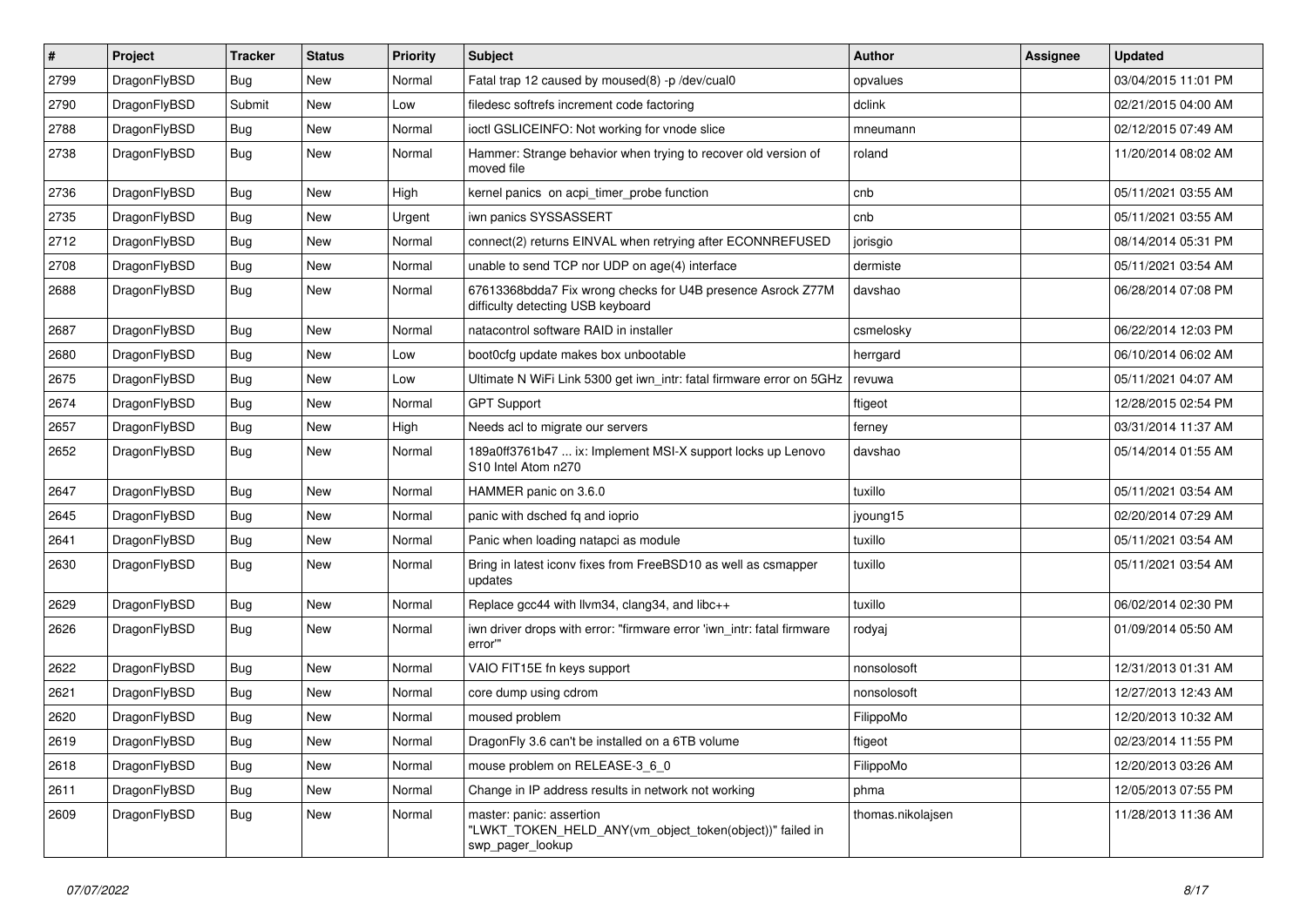| $\sharp$ | Project      | <b>Tracker</b> | <b>Status</b> | <b>Priority</b> | Subject                                                                                                                      | <b>Author</b>     | Assignee | <b>Updated</b>      |
|----------|--------------|----------------|---------------|-----------------|------------------------------------------------------------------------------------------------------------------------------|-------------------|----------|---------------------|
| 2604     | DragonFlyBSD | <b>Bug</b>     | <b>New</b>    | Normal          | dell laptop does not boot with LATEST                                                                                        | isenmann          |          | 11/20/2013 02:07 AM |
| 2598     | DragonFlyBSD | <b>Bug</b>     | New           | Normal          | i386 via USB Booting                                                                                                         | mbzadegan         |          | 10/21/2013 02:28 AM |
| 2595     | DragonFlyBSD | <b>Bug</b>     | New           | Normal          | DragonFly 3.4.3 crashes on SUN Blade X6250 with Qlogic ISP 2432<br>FC card                                                   | Turvamies         |          | 10/07/2013 11:53 AM |
| 2587     | DragonFlyBSD | <b>Bug</b>     | New           | Normal          | SATA DVD writer not detected by DragonFly                                                                                    | srussell          |          | 09/04/2020 08:55 AM |
| 2586     | DragonFlyBSD | <b>Bug</b>     | <b>New</b>    | Normal          | pf: "modulate" state seems problematic                                                                                       | srussell          |          | 09/25/2013 07:36 PM |
| 2569     | DragonFlyBSD | <b>Bug</b>     | <b>New</b>    | Normal          | ctime NFS                                                                                                                    | ferney            |          | 08/11/2013 04:35 AM |
| 2568     | DragonFlyBSD | <b>Bug</b>     | New           | Normal          | AHCI panic                                                                                                                   | josepht           |          | 06/07/2013 05:52 PM |
| 2565     | DragonFlyBSD | <b>Bug</b>     | New           | Normal          | "ifconfig ix0 up" panic                                                                                                      | Itpig402a         |          | 06/03/2013 05:46 AM |
| 2557     | DragonFlyBSD | <b>Bug</b>     | <b>New</b>    | Normal          | stock 3.4.1 kernel halts during booting if dm and dm_target_crypt<br>are loaded and RAID controller is present               | phma              |          | 05/12/2013 10:38 PM |
| 2552     | DragonFlyBSD | <b>Bug</b>     | <b>New</b>    | Low             | hammer recovery should indicate progress                                                                                     | phma              |          | 05/03/2013 12:13 AM |
| 2547     | DragonFlyBSD | <b>Bug</b>     | New           | High            | crashed while doing a dry run of pkg_rolling-replace                                                                         | phma              |          | 04/18/2013 10:40 PM |
| 2544     | DragonFlyBSD | <b>Bug</b>     | <b>New</b>    | Normal          | live DVD system boot (menu option 1) caused db> prompt on<br>PE1950                                                          | estrabd           |          | 05/11/2021 03:54 AM |
| 2535     | DragonFlyBSD | Bug            | <b>New</b>    | Normal          | Imap processes apparentit blocked on disk I/O                                                                                | ftigeot           |          | 04/02/2013 09:31 AM |
| 2531     | DragonFlyBSD | <b>Bug</b>     | New           | Normal          | camcontrol fails to disable APM                                                                                              | m.lombardi85      |          | 03/23/2013 12:28 PM |
| 2529     | DragonFlyBSD | <b>Bug</b>     | <b>New</b>    | Low             | Sundance network adapter is not detected and attached                                                                        | kworr             |          | 03/25/2013 02:29 AM |
| 2526     | DragonFlyBSD | <b>Bug</b>     | New           | Normal          | hammer cleanup doesn't run on first day of DST                                                                               | pavalos           |          | 10/18/2016 05:28 PM |
| 2520     | DragonFlyBSD | Bug            | <b>New</b>    | Normal          | panic: assertion "IS_SERIALIZED((ifp->if_serializer))" failed in<br>if_default_serialize_assert at /usr/src/sys/net/if.c:437 | ano               |          | 03/09/2013 12:14 AM |
| 2509     | DragonFlyBSD | Bug            | <b>New</b>    | Normal          | Redefinition of DIRBLKSIZ in restore(8)                                                                                      | swildner          |          | 06/04/2022 04:40 AM |
| 2498     | DragonFlyBSD | Bug            | New           | Normal          | DFBSD v3.2.2-RELEASE - LIST_FIRST(&bp->b_dep) == NULL"<br>failed in vfs vmio release                                         | tuxillo           |          | 05/31/2022 04:09 PM |
| 2495     | DragonFlyBSD | <b>Bug</b>     | New           | High            | DFBSD v3.3.0.960.g553fe7 - ocnt != 0" failed in<br>prop_object_release                                                       | tuxillo           |          | 05/31/2022 04:08 PM |
| 2493     | DragonFlyBSD | Bug            | <b>New</b>    | Normal          | vidcontrol: invalid video mode name                                                                                          | Svarov            |          | 01/24/2013 09:55 AM |
| 2490     | DragonFlyBSD | Bug            | New           | Normal          | nmalloc should color addresses to avoid cache bank conflictsw                                                                | vsrinivas         |          | 06/10/2014 05:51 AM |
| 2489     | DragonFlyBSD | Bug            | New           | Normal          | nmalloc doesn't cache VA for allocations > 8KB                                                                               | vsrinivas         |          | 06/10/2014 05:51 AM |
| 2473     | DragonFlyBSD | Bug            | <b>New</b>    | Normal          | Kernel crash when trying to up the wpi0 device (Dfly<br>v3.3.0.758.g47388-DEVELOPMENT)                                       | tomaz             |          | 02/24/2014 08:50 AM |
| 2453     | DragonFlyBSD | <b>Bug</b>     | New           | Normal          | panic: assertion "gd->gd_spinlocks == $0$ " failed                                                                           | Johannes.Hofmann  |          | 11/12/2012 12:54 PM |
| 2444     | DragonFlyBSD | Bug            | New           | Normal          | Crash during Hammer overnight cleanup                                                                                        | justin            |          | 11/04/2012 07:58 AM |
| 2436     | DragonFlyBSD | <b>Bug</b>     | New           | Normal          | panic: assertion "lp->lwp_qcpu == dd->cpuid" failed in<br>dfly_acquire_curproc                                               | thomas.nikolajsen |          | 01/23/2013 11:07 AM |
| 2434     | DragonFlyBSD | <b>Bug</b>     | New           | Normal          | BTX Halted - Boot fails on USB/GUI                                                                                           | lucmv             |          | 10/17/2012 08:12 PM |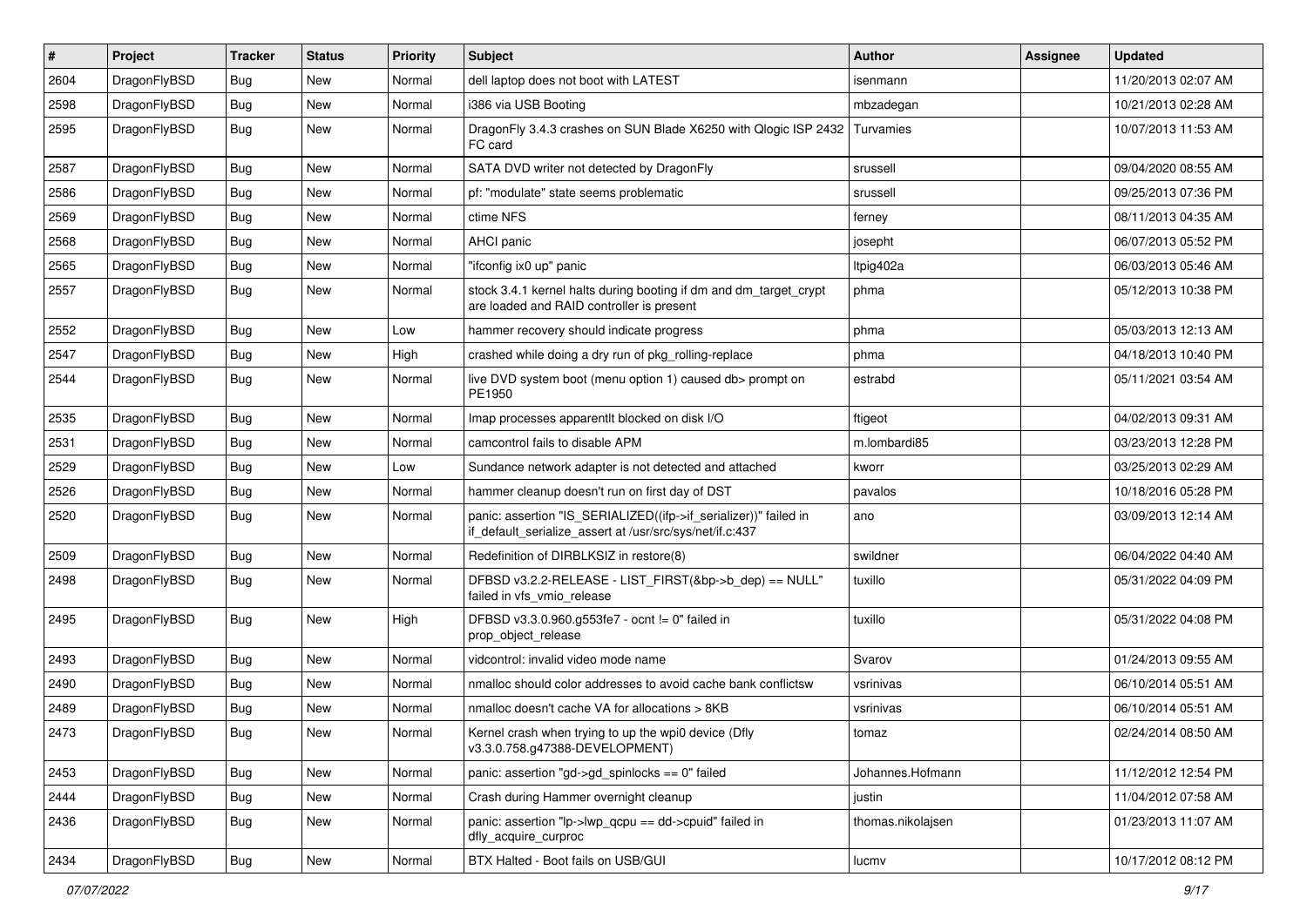| $\pmb{\#}$ | Project      | <b>Tracker</b> | <b>Status</b> | <b>Priority</b> | Subject                                                                                                    | <b>Author</b> | Assignee | <b>Updated</b>      |
|------------|--------------|----------------|---------------|-----------------|------------------------------------------------------------------------------------------------------------|---------------|----------|---------------------|
| 2430       | DragonFlyBSD | Bug            | New           | Normal          | Alternate Password Hash method                                                                             | robin.carey1  |          | 10/07/2012 06:28 AM |
| 2423       | DragonFlyBSD | Bug            | New           | Urgent          | After multiple panics/locks, hitting KKASSERT in<br>hammer init cursor                                     | rumcic        |          | 09/18/2012 02:28 AM |
| 2421       | DragonFlyBSD | Bug            | <b>New</b>    | High            | Kernel panic: vm_fault: page 0xc0f70000 not busy!                                                          | lentferj      |          | 10/03/2012 08:16 AM |
| 2412       | DragonFlyBSD | Bug            | <b>New</b>    | Normal          | wlan0 fails to get address via dhclient                                                                    | nonsolosoft   |          | 08/30/2012 05:55 AM |
| 2403       | DragonFlyBSD | Bug            | New           | Low             | newfs -E doesn't handle /dev/serno device names properly                                                   | ftigeot       |          | 08/17/2012 05:07 AM |
| 2389       | DragonFlyBSD | Bug            | <b>New</b>    | Normal          | computer crashed while listing processes                                                                   | phma          |          | 06/18/2012 02:49 PM |
| 2387       | DragonFlyBSD | Bug            | New           | Normal          | hammer ignores -t during dedup                                                                             | phma          |          | 06/17/2012 12:30 PM |
| 2371       | DragonFlyBSD | Bug            | <b>New</b>    | Normal          | Timezone problem with America/Sao_Paulo                                                                    | raitech       |          | 05/17/2012 01:42 PM |
| 2369       | DragonFlyBSD | Bug            | <b>New</b>    | Normal          | panic: Bad link elm 0xffffffe07edf6068 next->prev != elm                                                   | jaydg         |          | 08/15/2012 03:04 AM |
| 2331       | DragonFlyBSD | Bug            | New           | Normal          | reading mouse mode from unopen file descriptor hangs mouse<br>driver                                       | phma          |          | 03/14/2012 09:43 AM |
| 2329       | DragonFlyBSD | <b>Bug</b>     | <b>New</b>    | Normal          | ibm x3550 & acpi                                                                                           | ano           |          | 06/03/2014 11:37 AM |
| 2324       | DragonFlyBSD | Bug            | <b>New</b>    | Normal          | natacotrol support > 2TB not working even after the ftigeot patch                                          | zenny         |          | 03/03/2012 01:00 AM |
| 2319       | DragonFlyBSD | Bug            | <b>New</b>    | Normal          | crypt/passwd forward compat                                                                                | c.turner1     |          | 02/28/2012 12:39 PM |
| 2316       | DragonFlyBSD | Bug            | New           | Normal          | Ungraceful invalid password handling for adding a new user in the<br>installer                             | rune          |          | 04/27/2012 11:23 PM |
| 2311       | DragonFlyBSD | Bug            | <b>New</b>    | Normal          | Xorg crash having something to do with drm                                                                 | phma          |          | 02/22/2012 09:59 AM |
| 2308       | DragonFlyBSD | Bug            | <b>New</b>    | Normal          | System freeze when unloading snd hda                                                                       | jaydg         |          | 02/19/2012 07:15 AM |
| 2306       | DragonFlyBSD | Bug            | <b>New</b>    | Normal          | a crash starts the kernel debugger in text mode, but just reboots in $X \mid p$ hma                        |               |          | 02/11/2012 08:02 PM |
| 2297       | DragonFlyBSD | Bug            | New           | Normal          | strange NFS (client) error messages / problems                                                             | Anonymous     |          | 02/19/2012 02:59 PM |
| 2292       | DragonFlyBSD | Bug            | <b>New</b>    | Normal          | re interface with jumbo frames (mtu larger than 1500) hangs after<br>some traffic                          | Anonymous     |          | 01/31/2012 12:11 AM |
| 2287       | DragonFlyBSD | Bug            | <b>New</b>    | Normal          | HAMMER(ROOT) Illegal UNDO TAIL signature at<br>300000001967c000                                            | y0n3t4n1      |          | 11/07/2018 01:22 AM |
| 2283       | DragonFlyBSD | Bug            | <b>New</b>    | Normal          | DFBSD DragonFly v2.13.0.957.g4f459 - pmap_release: page<br>should already be gone 0xc27120bc               | tuxillo       |          | 01/23/2012 03:03 AM |
| 2254       | DragonFlyBSD | Bug            | New           | Normal          | panic: assertion "ref < &td->td_toks_end" failed in lwkt_gettoken at<br>/usr/src/sys/kern/lwkt_token.c:588 | eocallaghan   |          | 12/05/2011 10:21 PM |
| 2250       | DragonFlyBSD | Bug            | New           | Normal          | Kernel panic                                                                                               | adamk         |          | 11/23/2018 01:10 AM |
| 2248       | DragonFlyBSD | <b>Bug</b>     | New           | Normal          | sysctl panic                                                                                               | pavalos       |          | 11/23/2011 06:23 PM |
| 2245       | DragonFlyBSD | Bug            | New           | Normal          | panic: assertion "ref < &td->td_toks_end" failed in lwkt_gettoken at<br>/usr/src/sys/kern/lwkt_token.c:588 | juanfra684    |          | 11/22/2011 07:41 PM |
| 2224       | DragonFlyBSD | Bug            | New           | Normal          | v2.13.0.291.gaa7ec - Panic on fq while installing world                                                    | tuxillo       |          | 11/18/2011 01:40 AM |
| 2210       | DragonFlyBSD | Bug            | New           | Normal          | Bugtracker cannot assign default project for new users                                                     | ahuete.devel  |          | 11/17/2011 11:30 AM |
| 2199       | DragonFlyBSD | Bug            | New           | Normal          | screen segfaults if utmpx isn't present                                                                    | pavalos       |          | 11/15/2011 10:52 PM |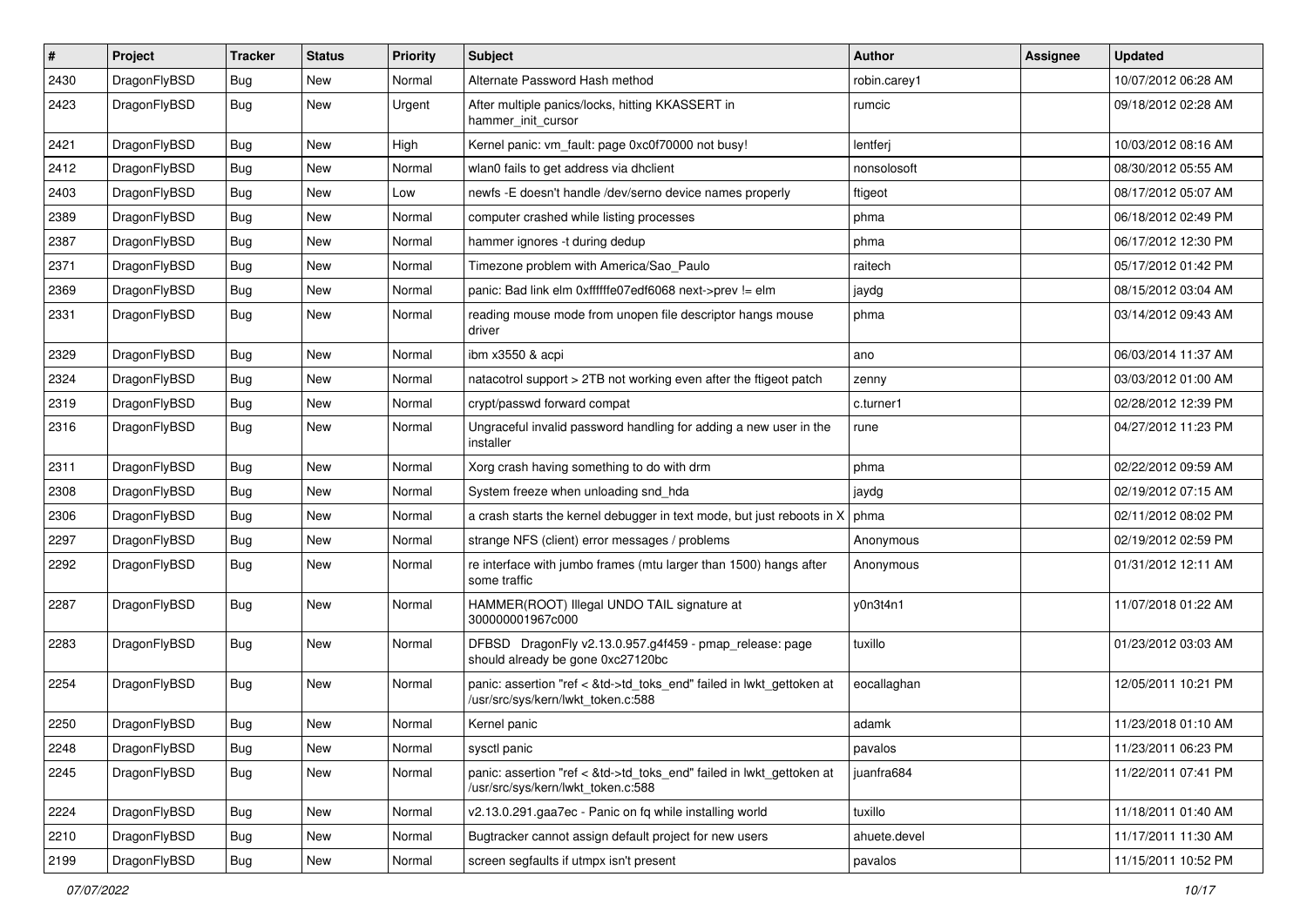| $\sharp$ | Project      | <b>Tracker</b> | <b>Status</b> | <b>Priority</b> | Subject                                                                                | <b>Author</b> | Assignee | <b>Updated</b>      |
|----------|--------------|----------------|---------------|-----------------|----------------------------------------------------------------------------------------|---------------|----------|---------------------|
| 2182     | DragonFlyBSD | Bug            | New           | Normal          | if msk PHY FIFO underrun/overflow                                                      | nonsolosoft   |          | 09/03/2012 06:39 AM |
| 2171     | DragonFlyBSD | Bug            | New           | Normal          | DFBSD v2.13.0.151.gdc8442 - panic: assertion "(*ptep &<br>$(PG_MANAGED PG_V)$ == PG_V" | tuxillo       |          | 11/04/2011 05:06 PM |
| 2167     | DragonFlyBSD | Bug            | New           | Normal          | shutdown/reboot fails after uptime msg                                                 | marino        |          | 11/28/2011 03:01 AM |
| 2166     | DragonFlyBSD | Bug            | New           | Normal          | DFBSD v2.13.0.109.g05b9d - Strange lockups                                             | tuxillo       |          | 10/29/2011 11:20 AM |
| 2164     | DragonFlyBSD | Bug            | New           | Normal          | panic on reboot from usb.                                                              | eocallaghan   |          | 10/27/2011 09:29 AM |
| 2161     | DragonFlyBSD | Bug            | New           | Normal          | Outdated xorg.conf file gets installed into etc and screws up mouse                    | eocallaghan   |          | 10/27/2011 01:51 PM |
| 2158     | DragonFlyBSD | Bug            | New           | Normal          | iwn panics with assertion on boot.                                                     | eocallaghan   |          | 10/24/2011 04:13 PM |
| 2154     | DragonFlyBSD | Bug            | New           | Normal          | vkernel copyout() doesn't return EFAULT on error                                       | vsrinivas     |          | 10/20/2011 03:53 AM |
| 2153     | DragonFlyBSD | Bug            | <b>New</b>    | Normal          | Too many unuseful warnings at boot                                                     | juanfra684    |          | 10/18/2011 10:16 PM |
| 2141     | DragonFlyBSD | Bug            | New           | Urgent          | loader and/or documentation broken                                                     | sjg           |          | 01/20/2012 10:51 AM |
| 2140     | DragonFlyBSD | Bug            | New           | High            | hammer_io_delallocate panic with 'duplicate entry' message                             | ttw           |          | 10/07/2011 12:22 PM |
| 2138     | DragonFlyBSD | Bug            | New           | Normal          | > 100% CPU usage                                                                       | robin.carey1  |          | 09/26/2011 12:20 PM |
| 2136     | DragonFlyBSD | Bug            | <b>New</b>    | Normal          | socketpair() doesn't free file descriptors on copyout failure                          | vsrinivas     |          | 04/05/2013 09:13 AM |
| 2129     | DragonFlyBSD | Bug            | New           | Normal          | DFBSD v2.11.0.661.gf9438 i386 - panic: lockmgr thrd_sleep                              | tuxillo       |          | 09/05/2011 09:49 AM |
| 2125     | DragonFlyBSD | Bug            | <b>New</b>    | Normal          | Weird garbage in dmesg                                                                 | herrgard      |          | 08/30/2011 08:04 PM |
| 2124     | DragonFlyBSD | Bug            | <b>New</b>    | Normal          | getty repeating too quickly on port /dev/ttyv0                                         | sgeorge.ml    |          | 09/01/2011 04:28 AM |
| 2123     | DragonFlyBSD | Bug            | New           | Normal          | hammer is losing files                                                                 | schmir        |          | 08/30/2011 07:56 PM |
| 2122     | DragonFlyBSD | Submit         | <b>New</b>    | Normal          | [Review] Fixes to the VFS layer                                                        | ftigeot       |          | 05/31/2022 03:25 PM |
| 2117     | DragonFlyBSD | <b>Bug</b>     | New           | High            | ACPI and/or bce(4) problem with 2.11.0.673.g0d557 on HP DL380<br>G <sub>6</sub>        | pauska        |          | 08/22/2011 10:15 AM |
| 2115     | DragonFlyBSD | Bug            | <b>New</b>    | Normal          | [msk] system freeze after receive some paquet                                          | bsdsx         |          | 08/22/2011 10:22 AM |
| 2107     | DragonFlyBSD | Bug            | New           | Normal          | 2.10.1 sata dvd drive issue                                                            | ausppc        |          | 07/31/2011 08:41 PM |
| 2104     | DragonFlyBSD | <b>Bug</b>     | New           | Normal          | network configuration seg. fault on install CD                                         | navratil      |          | 07/26/2011 07:55 AM |
| 2099     | DragonFlyBSD | <b>Bug</b>     | New           | Normal          | page fault panic in vm system                                                          | pavalos       |          | 07/10/2011 08:51 AM |
| 2098     | DragonFlyBSD | Submit         | New           | Normal          | [PATCH] correct ath man page example<br>(/usr/src/share/man/man4/ath.4)                | nobody        |          | 11/15/2011 12:27 AM |
| 2095     | DragonFlyBSD | <b>Bug</b>     | New           | Low             | Running installer post-install: Unsupported DFUI transport "                           | greenrd       |          | 06/26/2011 09:20 AM |
| 2094     | DragonFlyBSD | Bug            | <b>New</b>    | Normal          | Segfault when gdb printing backtrace from core dump                                    | greenrd       |          | 06/25/2011 04:14 PM |
| 2085     | DragonFlyBSD | Bug            | New           | Normal          | panic: assertion: (m->flags & PG_MAPPED) == 0 in<br>vm_page_free_toq                   | vsrinivas     |          | 06/10/2011 07:48 AM |
| 2084     | DragonFlyBSD | Bug            | <b>New</b>    | Normal          | DFBSD v2.11.0.242.g4d317 - panic: zone: entry not free                                 | tuxillo       |          | 07/03/2012 01:23 AM |
| 2082     | DragonFlyBSD | <b>Bug</b>     | New           | Normal          | dfbsd 2.10.1 amd64 - mc port build error with 'bmake bin-install'                      | sun-doctor    |          | 05/25/2011 07:18 PM |
| 2080     | DragonFlyBSD | Bug            | New           | Normal          | panic: lockmgr thrd sleep: called from interrupt, ipi, or hard code<br>section         | rumcic        |          | 05/30/2011 05:06 PM |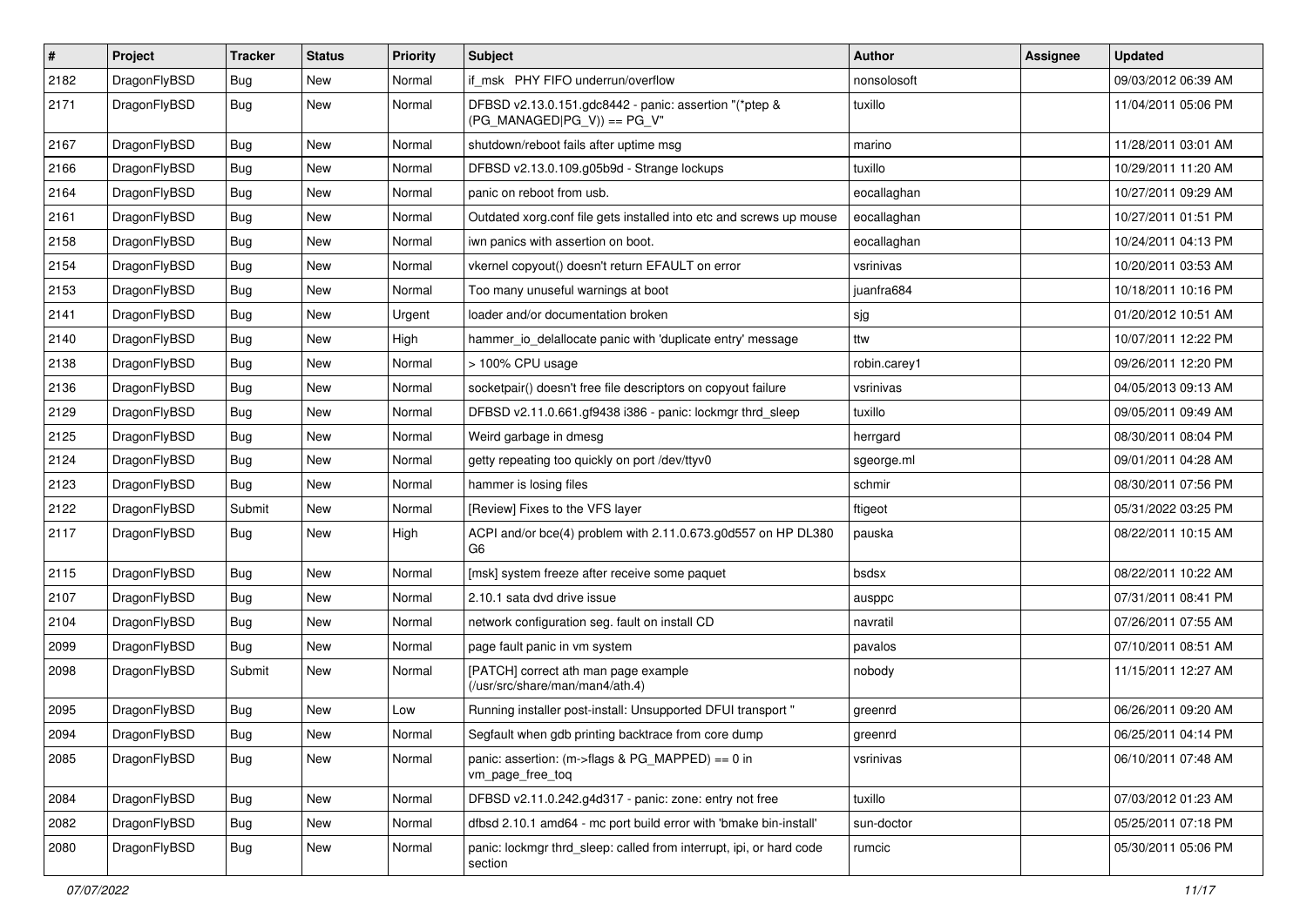| $\sharp$ | Project      | <b>Tracker</b> | <b>Status</b> | <b>Priority</b> | Subject                                                                                    | Author             | Assignee | <b>Updated</b>      |
|----------|--------------|----------------|---------------|-----------------|--------------------------------------------------------------------------------------------|--------------------|----------|---------------------|
| 2078     | DragonFlyBSD | Bug            | New           | Normal          | DFBSD i386 v2.11.0.201.g3ed2f - Panic during installworld into a<br>vn0 device             | tuxillo            |          | 05/19/2011 07:50 PM |
| 2077     | DragonFlyBSD | Bug            | <b>New</b>    | Normal          | USB devices conflicting                                                                    | srussell           |          | 05/17/2011 05:12 PM |
| 2075     | DragonFlyBSD | <b>Bug</b>     | New           | Normal          | pflogd on x86_64                                                                           | fanch              |          | 05/16/2011 04:04 PM |
| 2072     | DragonFlyBSD | Bug            | <b>New</b>    | Normal          | Fatal trap 12: stopped at lwkt_send_ipiq3                                                  | rumcic             |          | 05/17/2011 04:12 AM |
| 2071     | DragonFlyBSD | <b>Bug</b>     | New           | High            | Panic on assertion: (int)(flg->seq - seq) > 0 in hammer_flusher_flush<br>after inode error | vsrinivas          |          | 06/12/2011 07:59 AM |
| 2067     | DragonFlyBSD | Bug            | <b>New</b>    | Normal          | sound/pcm: "play interrupt timeout, channel dead"                                          | matthiasr          |          | 05/11/2021 03:55 AM |
| 2061     | DragonFlyBSD | <b>Bug</b>     | New           | Normal          | USB keyboard boot panic                                                                    | sjg                |          | 05/04/2012 12:20 AM |
| 2055     | DragonFlyBSD | <b>Bug</b>     | <b>New</b>    | Normal          | ssh + IPV6 + bridge => connection freezes                                                  | steve              |          | 04/24/2011 07:13 PM |
| 2052     | DragonFlyBSD | <b>Bug</b>     | <b>New</b>    | Normal          | Kernel panic: CPU APIC ID out of range                                                     | Anonymous          |          | 05/02/2011 11:06 AM |
| 2051     | DragonFlyBSD | <b>Bug</b>     | New           | Normal          | No ipv6 lan route entry created on 2.10                                                    | ftigeot            |          | 04/21/2011 10:37 AM |
| 2048     | DragonFlyBSD | <b>Bug</b>     | <b>New</b>    | Normal          | panic: ffs_sync: rofs mod                                                                  | pavalos            |          | 04/12/2011 05:45 AM |
| 2045     | DragonFlyBSD | <b>Bug</b>     | New           | Normal          | ral(4): Fatal trap 12: page fault while in kernel mode (two panics)                        | herrgard           |          | 11/03/2011 05:34 PM |
| 2042     | DragonFlyBSD | <b>Bug</b>     | <b>New</b>    | Normal          | kernel panic, when run boot0cfg                                                            | sepherosa          |          | 05/31/2022 03:01 PM |
| 2020     | DragonFlyBSD | <b>Bug</b>     | New           | Low             | Port brcm80211 driver from Linux to DragonFly BSD                                          | studer             |          | 03/05/2011 10:54 PM |
| 2008     | DragonFlyBSD | <b>Bug</b>     | <b>New</b>    | Normal          | lwkt setcpu remote: td->td flags 00800621 console flood                                    | pavalos            |          | 03/06/2011 09:37 PM |
| 2004     | DragonFlyBSD | Bug            | <b>New</b>    | Normal          | LWKT_WAIT_IPIQ panic                                                                       | steve              |          | 03/08/2011 05:46 PM |
| 1990     | DragonFlyBSD | <b>Bug</b>     | New           | Normal          | /mnt too large to mount                                                                    | peur.neu           |          | 02/16/2011 11:24 PM |
| 1984     | DragonFlyBSD | Bug            | New           | Normal          | hammer mount fails after crash - HAMMER: FIFO record bad head<br>signature                 | thomas.nikolajsen  |          | 03/08/2011 06:57 PM |
| 1982     | DragonFlyBSD | Bug            | <b>New</b>    | Low             | There is no linuxulator on x86-64                                                          | herrgard           |          | 05/31/2022 02:25 PM |
| 1975     | DragonFlyBSD | Bug            | <b>New</b>    | Normal          | Applications seg fault in select() and poll()                                              | rumcic             |          | 05/31/2022 02:58 PM |
| 1961     | DragonFlyBSD | <b>Bug</b>     | New           | Normal          | Can't create dump from DDB                                                                 | shamaz             |          | 01/29/2011 09:02 PM |
| 1959     | DragonFlyBSD | <b>Bug</b>     | New           | Normal          | DFBSD v2.9.1.422.gc98f2 - Panic during boot - IPv6 and PF                                  | tuxillo            |          | 01/13/2011 03:37 AM |
| 1951     | DragonFlyBSD | <b>Bug</b>     | <b>New</b>    | Normal          | dma_timeouts at phyaddr on a good hdd                                                      | peur.neu           |          | 01/04/2011 07:12 AM |
| 1949     | DragonFlyBSD | <b>Bug</b>     | New           | Normal          | iwn panic                                                                                  | pavalos            |          | 01/30/2011 03:21 AM |
| 1947     | DragonFlyBSD | <b>Bug</b>     | <b>New</b>    | Low             | GA-880GM-UD2H (rev. 1.3) AHCI fails to detect disks at the end of<br>the RAID controller   | eocallaghan        |          | 11/27/2021 08:46 AM |
| 1944     | DragonFlyBSD | Bug            | New           | Normal          | panic: backing_object 0xdea7b258 was somehow re-referenced<br>during collapse!             | sepherosa          |          | 12/27/2010 02:06 AM |
| 1943     | DragonFlyBSD | <b>Bug</b>     | New           | Normal          | hammer assertion panic                                                                     | peter              |          | 12/27/2010 12:45 AM |
| 1942     | DragonFlyBSD | <b>Bug</b>     | New           | Normal          | locking against myself in getcacheblk()?                                                   | qhwt.dfly          |          | 05/31/2022 02:15 PM |
| 1941     | DragonFlyBSD | <b>Bug</b>     | New           | Normal          | wlan config crash                                                                          | abandon.every.hope |          | 12/24/2010 07:54 PM |
| 1939     | DragonFlyBSD | <b>Bug</b>     | New           | Normal          | Panic on nightly build and stress test box                                                 | lentferj           |          | 12/18/2010 08:41 AM |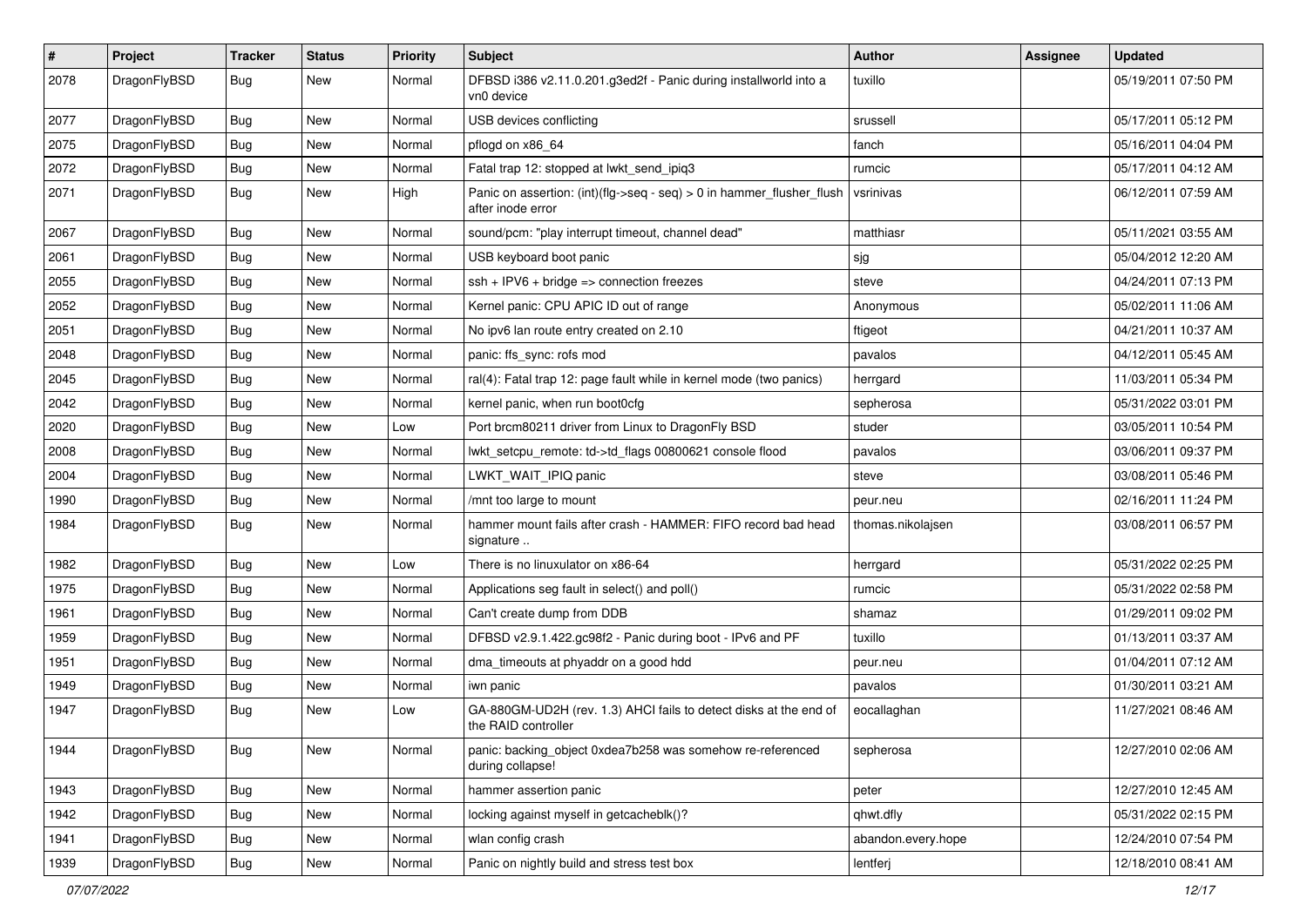| $\pmb{\#}$ | Project      | <b>Tracker</b> | <b>Status</b> | <b>Priority</b> | <b>Subject</b>                                                                                                                                                                                    | <b>Author</b>    | Assignee | <b>Updated</b>      |
|------------|--------------|----------------|---------------|-----------------|---------------------------------------------------------------------------------------------------------------------------------------------------------------------------------------------------|------------------|----------|---------------------|
| 1935       | DragonFlyBSD | Bug            | <b>New</b>    | Normal          | mouse does not work after switching between x and console                                                                                                                                         | shamaz           |          | 12/13/2010 10:06 AM |
| 1923       | DragonFlyBSD | Bug            | <b>New</b>    | Normal          | Abysmal NFS performance with IPv6                                                                                                                                                                 | ftigeot          |          | 12/05/2010 09:34 PM |
| 1920       | DragonFlyBSD | <b>Bug</b>     | <b>New</b>    | High            | system hangs                                                                                                                                                                                      | zhtw             |          | 11/22/2010 08:59 AM |
| 1917       | DragonFlyBSD | Bug            | <b>New</b>    | Normal          | panic: assertion: (RB_EMPTY(&ip->rec_tree) && (ip->flags &<br>HAMMER_INODE_XDIRTY) == 0)    (!RB_EMPTY(&ip->rec_tree)<br>&& (ip->flags & HAMMER_INODE_XDIRTY) != 0) in<br>hammer_flush_inode_done | qhwt.dfly        |          | 11/24/2010 03:23 AM |
| 1916       | DragonFlyBSD | <b>Bug</b>     | <b>New</b>    | Normal          | Constant crashes on x86_64 with UFS                                                                                                                                                               | lentferj         |          | 11/21/2010 07:40 PM |
| 1913       | DragonFlyBSD | Bug            | <b>New</b>    | Normal          | panic: assertion: ip->flush_state != HAMMER_FST_FLUSH in<br>hammer_flush_inode_core                                                                                                               | swildner         |          | 11/20/2010 05:27 PM |
| 1907       | DragonFlyBSD | <b>Bug</b>     | <b>New</b>    | Normal          | Hammer crash in hammer_flusher_flush()                                                                                                                                                            | swildner         |          | 11/11/2010 05:07 AM |
| 1899       | DragonFlyBSD | Bug            | <b>New</b>    | Normal          | Keyboard doesn't work                                                                                                                                                                             | fransm           |          | 05/15/2022 03:32 PM |
| 1884       | DragonFlyBSD | <b>Bug</b>     | <b>New</b>    | Normal          | System completely freezes while listening music (devbuf: malloc<br>limit exceeded)                                                                                                                | shamaz           |          | 01/24/2011 05:00 PM |
| 1882       | DragonFlyBSD | Bug            | <b>New</b>    | Low             | Idea for handling new USB vendor/device codes                                                                                                                                                     | bmk              |          | 10/20/2010 12:15 PM |
| 1877       | DragonFlyBSD | <b>Bug</b>     | <b>New</b>    | Normal          | Freeze during 1st hammer cleanup after new install                                                                                                                                                | elekktretterr    |          | 05/15/2022 11:43 AM |
| 1874       | DragonFlyBSD | <b>Bug</b>     | <b>New</b>    | Normal          | mpd listening on all IPs, accepting only on one                                                                                                                                                   | rumcic           |          | 05/08/2011 01:01 PM |
| 1873       | DragonFlyBSD | <b>Bug</b>     | <b>New</b>    | Normal          | Panic upon usb mouse detach and reattaching                                                                                                                                                       | rumcic           |          | 02/01/2011 09:53 AM |
| 1867       | DragonFlyBSD | <b>Bug</b>     | <b>New</b>    | Normal          | it(4) motherboard and fan problems                                                                                                                                                                | tuxillo          |          | 07/08/2011 10:48 AM |
| 1861       | DragonFlyBSD | Bug            | New           | Normal          | panic via kprintf (lockmgr called in a hard section)                                                                                                                                              | vsrinivas        |          | 10/11/2010 12:56 AM |
| 1850       | DragonFlyBSD | <b>Bug</b>     | <b>New</b>    | Normal          | volume-add on hammer root fs panic                                                                                                                                                                | Johannes.Hofmann |          | 04/18/2019 04:27 AM |
| 1836       | DragonFlyBSD | <b>Bug</b>     | <b>New</b>    | Normal          | Incorrect TCP checksum show up in tcpdump                                                                                                                                                         | robgar1          |          | 05/15/2022 11:22 AM |
| 1826       | DragonFlyBSD | Bug            | <b>New</b>    | Normal          | panic during boot: assertion so->so_port  in tcp_input                                                                                                                                            | ftigeot          |          | 05/15/2022 11:05 AM |
| 1818       | DragonFlyBSD | <b>Bug</b>     | <b>New</b>    | Normal          | panic: Bad tailq NEXT (kqueue issue ?)                                                                                                                                                            | ftigeot          |          | 05/15/2022 11:40 AM |
| 1786       | DragonFlyBSD | Bug            | <b>New</b>    | Normal          | Calling NULL function pointer initiates panic loop                                                                                                                                                | sjg              |          | 10/11/2010 05:28 PM |
| 1774       | DragonFlyBSD | Bug            | <b>New</b>    | Normal          | New IP header cleanup branch available for testing                                                                                                                                                | dillon           |          | 05/15/2022 10:59 AM |
| 1695       | DragonFlyBSD | <b>Bug</b>     | <b>New</b>    | Normal          | NFS-related system breakdown                                                                                                                                                                      | Anonymous        |          | 04/10/2014 12:35 AM |
| 1634       | DragonFlyBSD | Bug            | <b>New</b>    | Normal          | panic: spin_lock: 0xe4ad1320, indefinitive wait!                                                                                                                                                  | elekktretterr    |          | 01/19/2015 03:21 AM |
| 1594       | DragonFlyBSD | <b>Bug</b>     | New           | Normal          | Kernel panic during boot from Live CD on Dell E6400                                                                                                                                               | bodie            |          | 05/11/2021 03:54 AM |
| 1559       | DragonFlyBSD | Bug            | New           | Normal          | kernel trap                                                                                                                                                                                       | phma             |          | 11/27/2021 08:43 AM |
| 1525       | DragonFlyBSD | <b>Bug</b>     | New           | Normal          | boehm-gc problems                                                                                                                                                                                 | hasso            |          | 10/13/2012 07:13 PM |
| 1463       | DragonFlyBSD | <b>Bug</b>     | New           | Normal          | Mountroot before drives are initialized                                                                                                                                                           | elekktretterr    |          | 12/07/2010 01:30 PM |
| 1313       | DragonFlyBSD | Bug            | New           | Low             | Signal code in kernel needs major overhaul (signal queues,<br>si_code, si_addr)                                                                                                                   | hasso            |          | 05/11/2021 04:00 AM |
| 1246       | DragonFlyBSD | <b>Bug</b>     | New           | Normal          | bad resolution (monitor desync) with livedvd                                                                                                                                                      | Przem0l          |          | 02/18/2014 06:29 AM |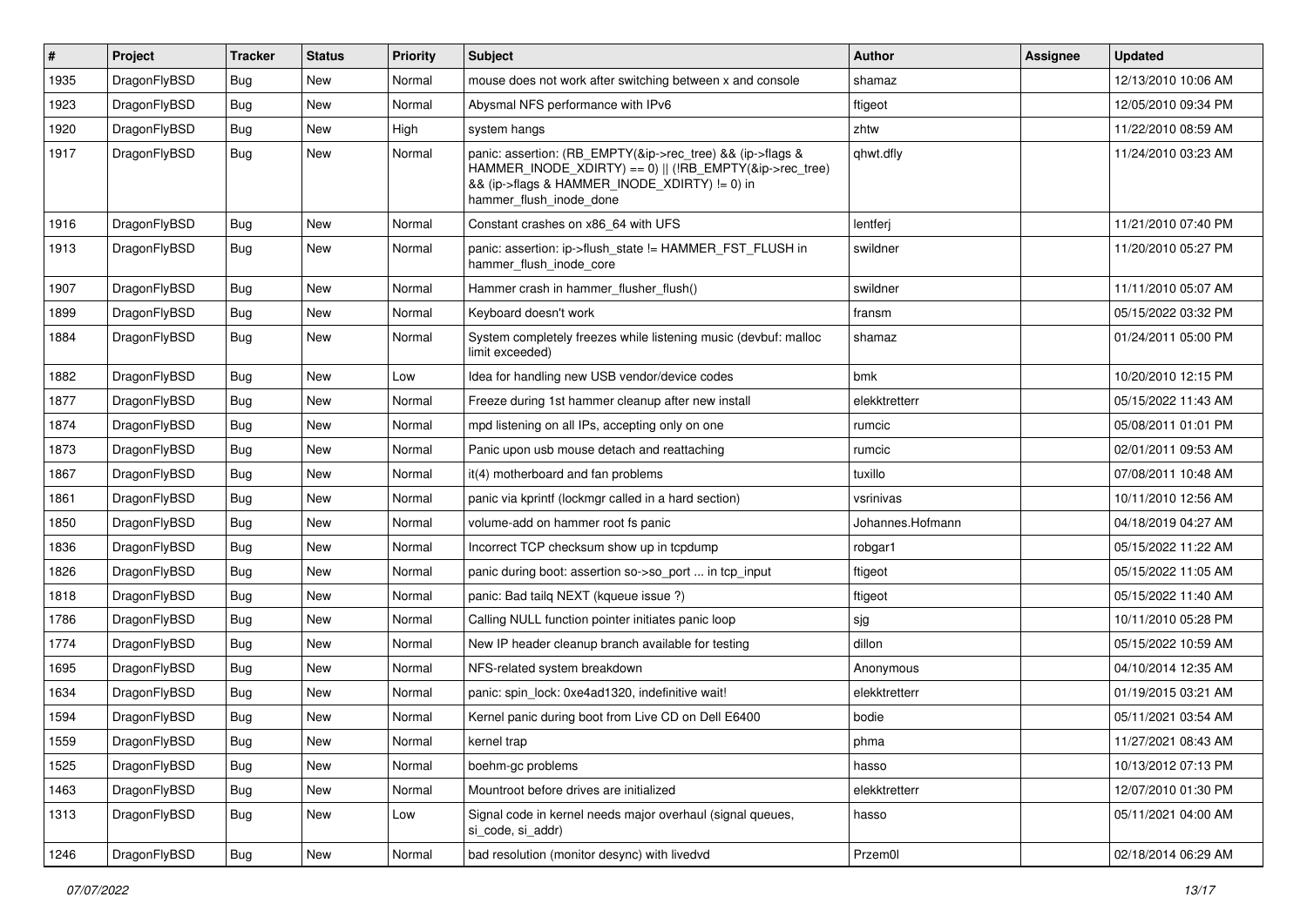| $\sharp$ | Project      | <b>Tracker</b> | <b>Status</b> | <b>Priority</b> | Subject                                                                                                   | <b>Author</b>     | Assignee | <b>Updated</b>      |
|----------|--------------|----------------|---------------|-----------------|-----------------------------------------------------------------------------------------------------------|-------------------|----------|---------------------|
| 1194     | DragonFlyBSD | <b>Bug</b>     | New           | Normal          | SCSI errors while trying to copy photos from my camera                                                    | elekktretterr     |          | 01/14/2015 04:39 PM |
| 1193     | DragonFlyBSD | <b>Bug</b>     | New           | Normal          | kernel doesn't recognize cdrom drive                                                                      | nonsolosoft       |          | 01/25/2014 09:11 PM |
| 1192     | DragonFlyBSD | Submit         | New           | Normal          | KKASSERTs in sys/kern/uipc_{msg,socket}.c are too strict                                                  | rumcic            |          | 05/11/2021 04:07 AM |
| 1185     | DragonFlyBSD | Bug            | New           | High            | need a tool to merge changes into /etc                                                                    | wa1ter            |          | 02/18/2014 06:02 AM |
| 989      | DragonFlyBSD | <b>Bug</b>     | New           | Normal          | installer/fdisk trouble with wrapped values                                                               | Discodestroyer    |          | 02/18/2014 06:27 AM |
| 599      | DragonFlyBSD | <b>Bug</b>     | <b>New</b>    | Urgent          | 1.9.0 reproducable panic                                                                                  | pavalos           |          | 12/22/2010 01:08 AM |
| 3317     | DragonFlyBSD | <b>Bug</b>     | In Progress   | Normal          | Network vtnet0 not working on Hetzner cloud                                                               | mneumann          |          | 06/18/2022 03:55 AM |
| 3310     | DragonFlyBSD | <b>Bug</b>     | In Progress   | Normal          | NVMM+QEMU fail to boot with UEFI: Mem Assist Failed<br>[gpa=0xfffffff0]                                   | liweitianux       |          | 01/11/2022 03:22 PM |
| 3299     | DragonFlyBSD | <b>Bug</b>     | In Progress   | Normal          | DragonFlyBSD reports utterly wrong uptime (most of the time, right<br>after booting in)                   | adrian            |          | 11/11/2021 01:43 PM |
| 3269     | DragonFlyBSD | <b>Bug</b>     | In Progress   | Normal          | Is double-buffer'd buf still required by HAMMER2 ?                                                        | tkusumi           |          | 05/12/2021 04:09 PM |
| 3113     | DragonFlyBSD | <b>Bug</b>     | In Progress   | Urgent          | Booting vKernel fails due being out of swap space                                                         | tcullen           |          | 05/11/2021 04:14 AM |
| 3111     | DragonFlyBSD | <b>Bug</b>     | In Progress   | High            | Mouse lags every second heavily under X11                                                                 | mneumann          |          | 12/12/2017 09:46 PM |
| 3021     | DragonFlyBSD | <b>Bug</b>     | In Progress   | Normal          | sys/dev/drm/i915/i915_gem_stolen.c:115]: (error) Signed integer<br>overflow for expression '65535<<20'    | dcb               |          | 04/11/2017 12:46 PM |
| 3011     | DragonFlyBSD | <b>Bug</b>     | In Progress   | Normal          | dragonfly/sys/dev/netif/re/re.c: suspicious code?                                                         | dcb               |          | 07/29/2017 01:26 AM |
| 2797     | DragonFlyBSD | <b>Bug</b>     | In Progress   | Low             | vkernels with & without machdep.pmap_mmu_optimize                                                         | yellowrabbit2010  |          | 11/27/2021 08:06 AM |
| 2731     | DragonFlyBSD | <b>Bug</b>     | In Progress   | Normal          | Screen full of random colors when starting Xorg with Intel Haswell<br>HD Graphics P4600                   | jkatzmaier        |          | 11/12/2014 04:08 PM |
| 2631     | DragonFlyBSD | <b>Bug</b>     | In Progress   | Low             | Verify library versioning current with full package build and switch it<br>on (after publishing packages) | tuxillo           |          | 05/11/2021 04:06 AM |
| 2499     | DragonFlyBSD | <b>Bug</b>     | In Progress   | Urgent          | DRAGONFLY_3_2 lockd not responding correctly                                                              | Nerzhul           |          | 01/22/2013 12:47 PM |
| 2414     | DragonFlyBSD | Bug            | In Progress   | Normal          | Lenovo S10 acpi freeze (not new)                                                                          | davshao           |          | 05/11/2021 04:13 AM |
| 2360     | DragonFlyBSD | <b>Bug</b>     | In Progress   | Normal          | Wishlist: virtio driver import                                                                            | vsrinivas         |          | 06/04/2022 04:16 AM |
| 2351     | DragonFlyBSD | <b>Bug</b>     | In Progress   | Normal          | DFBSD v3.1.0.579.g44ccf - Stuck during startup, random freezes                                            | tuxillo           |          | 04/24/2012 08:21 AM |
| 2345     | DragonFlyBSD | Bug            | In Progress   | Normal          | DFBSD v3.1.0.457.gd679f - NFS panic on diskless station                                                   | tuxillo           |          | 04/07/2012 05:22 PM |
| 2296     | DragonFlyBSD | <b>Bug</b>     | In Progress   | High            | panic: assertion "m->wire_count > 0" failed                                                               | thomas.nikolajsen |          | 08/30/2012 06:09 AM |
| 2282     | DragonFlyBSD | <b>Bug</b>     | In Progress   | Normal          | gdb segfaults with certain corefiles                                                                      | tuxillo           |          | 01/18/2012 04:40 PM |
| 2013     | DragonFlyBSD | <b>Bug</b>     | In Progress   | Normal          | oversized DMA request loop                                                                                | josepht           |          | 05/11/2021 04:06 AM |
| 1749     | DragonFlyBSD | <b>Bug</b>     | In Progress   | Normal          | HAMMER fsstress panic in hammer_flush_inode_core<br>'ip->flush_state != HAMMER_FST_FLUSH'                 | vsrinivas         |          | 05/11/2021 04:06 AM |
| 1744     | DragonFlyBSD | <b>Bug</b>     | In Progress   | Normal          | HAMMER fsstress panic in hammer_setup_child_callback                                                      | vsrinivas         |          | 05/11/2021 04:05 AM |
| 1669     | DragonFlyBSD | <b>Bug</b>     | In Progress   | Normal          | Drive wont open using button                                                                              | elekktretterr     |          | 02/29/2012 12:05 PM |
| 1661     | DragonFlyBSD | <b>Bug</b>     | In Progress   | Normal          | panic on password entry mount smb filesystem                                                              | vsrinivas         |          | 11/27/2021 08:29 AM |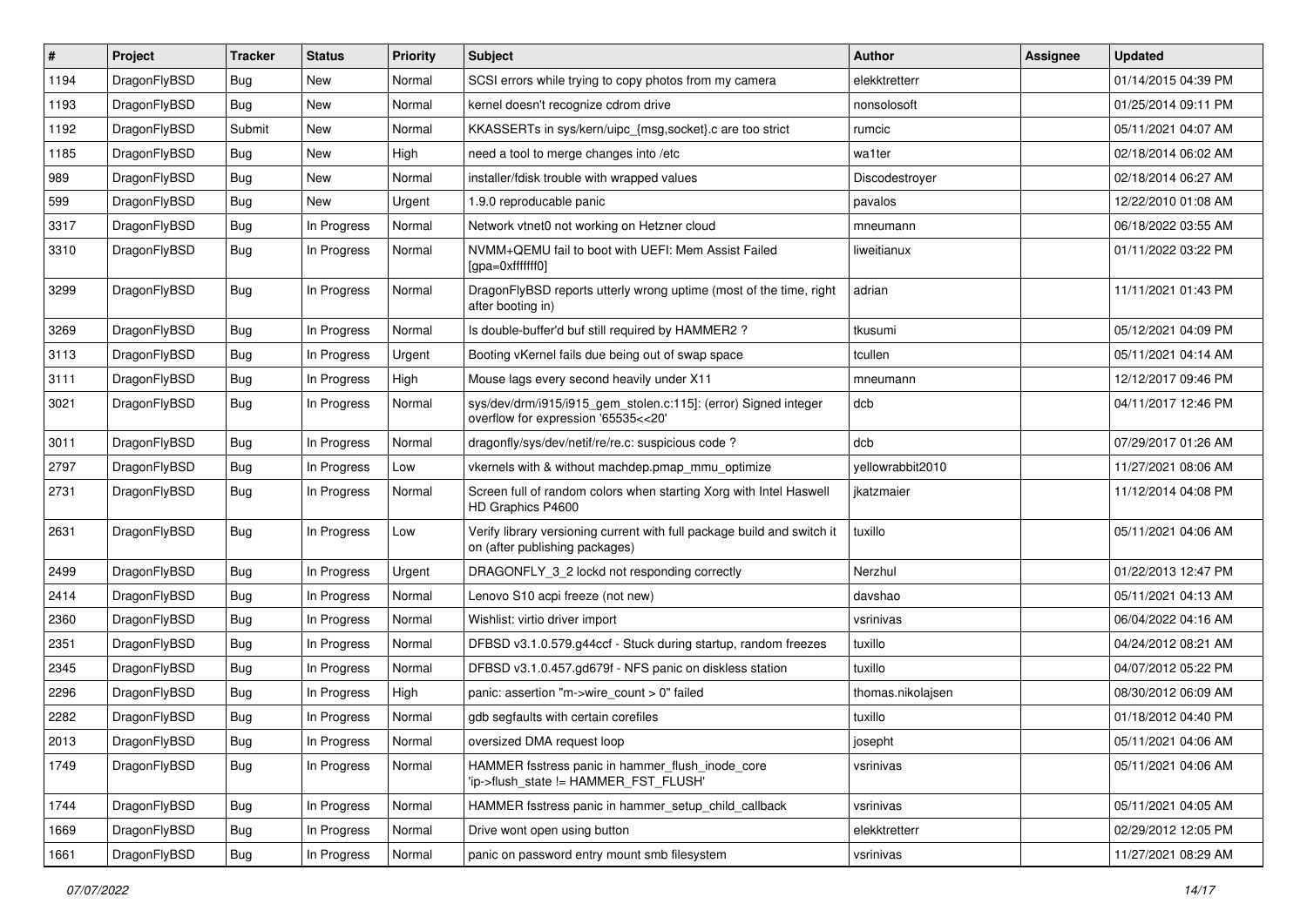| #    | Project      | <b>Tracker</b> | <b>Status</b> | Priority | <b>Subject</b>                                                                                                     | <b>Author</b>      | <b>Assignee</b> | <b>Updated</b>      |
|------|--------------|----------------|---------------|----------|--------------------------------------------------------------------------------------------------------------------|--------------------|-----------------|---------------------|
| 1502 | DragonFlyBSD | Bug            | In Progress   | Normal   | Lock while deleting files from nohistory HAMMER directories                                                        | hasso              |                 | 03/10/2013 04:28 AM |
| 1398 | DragonFlyBSD | Submit         | In Progress   | Normal   | hdestroy(3) restricts hash key to point to malloc'ed space                                                         | Anonymous          |                 | 08/20/2021 04:06 PM |
| 1368 | DragonFlyBSD | <b>Bug</b>     | In Progress   | Normal   | suspend signal race?                                                                                               | qhwt+dfly          |                 | 05/11/2021 03:51 AM |
| 1336 | DragonFlyBSD | <b>Bug</b>     | In Progress   | Normal   | Still looking for reports of missed directory entries w/ HAMMER                                                    | dillon             |                 | 05/11/2021 04:00 AM |
| 1307 | DragonFlyBSD | <b>Bug</b>     | In Progress   | Normal   | hammer tid -2 shows unexpected result                                                                              | corecode           |                 | 10/18/2016 05:29 PM |
| 1218 | DragonFlyBSD | <b>Bug</b>     | In Progress   | Normal   | panic: assertion: $error == 0$ in hammer start transaction                                                         | rumcic             |                 | 05/11/2021 04:00 AM |
| 1181 | DragonFlyBSD | <b>Bug</b>     | In Progress   | Normal   | ACX111 panic                                                                                                       | elekktretterr      |                 | 05/11/2021 04:00 AM |
| 1148 | DragonFlyBSD | <b>Bug</b>     | In Progress   | Low      | BCM4311 wireless network adapter detected but not functional                                                       | archimedes.gaviola |                 | 05/11/2021 04:00 AM |
| 884  | DragonFlyBSD | <b>Bug</b>     | In Progress   | High     | Performance/memory problems under filesystem IO load                                                               | hasso              |                 | 05/11/2021 03:50 AM |
| 725  | DragonFlyBSD | <b>Bug</b>     | In Progress   | Low      | 'make distribution' fails w/'ro' /usr/obj                                                                          | c.turner           |                 | 03/09/2013 01:01 PM |
| 604  | DragonFlyBSD | <b>Bug</b>     | In Progress   | Normal   | 1.8.1-RELEASE - clock runs fast on mainboard ASUS P5A-B                                                            | yeti               |                 | 05/11/2021 03:55 AM |
| 331  | DragonFlyBSD | <b>Bug</b>     | In Progress   | Normal   | ftpsesame (aka Bridging S01E03)                                                                                    | bastyaelvtars      |                 | 03/09/2013 12:28 PM |
| 3152 | DragonFlyBSD | <b>Bug</b>     | Feedback      | Normal   | Console's size in ttyv0 and single user mode is sticking to 80x25,<br>while ttyv1 can make use of the whole screen | overtime           |                 | 02/24/2019 01:08 AM |
| 2958 | DragonFlyBSD | <b>Bug</b>     | Feedback      | Normal   | Hammer FS dies during pruning after massive write load                                                             | neilb              |                 | 10/11/2016 04:20 AM |
| 2957 | DragonFlyBSD | <b>Bug</b>     | Feedback      | Normal   | swapoff -a followed by swapon -a doesn't give your swap back                                                       | neilb              |                 | 10/09/2016 04:17 AM |
| 2644 | DragonFlyBSD | <b>Bug</b>     | Feedback      | Normal   | 3.6.0-REL trap 9 on boot                                                                                           | memmerto           |                 | 11/27/2021 08:08 AM |
| 2638 | DragonFlyBSD | <b>Bug</b>     | Feedback      | High     | Fix machdep.pmap_mmu_optimize                                                                                      | tuxillo            |                 | 05/11/2021 04:07 AM |
| 2636 | DragonFlyBSD | <b>Bug</b>     | Feedback      | Low      | Add -x flag to iostat (a la solaris)                                                                               | tuxillo            |                 | 05/11/2021 04:07 AM |
| 2617 | DragonFlyBSD | <b>Bug</b>     | Feedback      | Normal   | Possible issue with wireless mouse on 3.6 release                                                                  | FilippoMo          |                 | 01/14/2015 03:42 PM |
| 2556 | DragonFlyBSD | <b>Bug</b>     | Feedback      | Normal   | DragonFly v3.5.0.81.gd3479 - Process signal weirdness                                                              | tuxillo            |                 | 12/17/2013 03:48 PM |
| 2459 | DragonFlyBSD | <b>Bug</b>     | Feedback      | Normal   | apic problems with HP Probook 4510s                                                                                | thowe              |                 | 11/27/2021 08:22 AM |
| 2396 | DragonFlyBSD | <b>Bug</b>     | Feedback      | High     | Latest 3.1 development version core dumps while destroying master<br><b>PFS</b>                                    | sgeorge            |                 | 01/23/2013 04:10 PM |
| 2347 | DragonFlyBSD | <b>Bug</b>     | Feedback      | High     | Hammer PFSes destroy does not give back full space allocated to<br><b>PFS</b>                                      | sgeorge            |                 | 07/19/2012 01:11 AM |
| 2288 | DragonFlyBSD | <b>Bug</b>     | Feedback      | Normal   | Random IO performance loss introduced since January 1st                                                            | lentferj           |                 | 01/23/2013 04:21 PM |
| 2090 | DragonFlyBSD | <b>Bug</b>     | Feedback      | Normal   | snd_hda does not support headphone automute                                                                        | justin             |                 | 03/29/2012 08:03 PM |
| 2081 | DragonFlyBSD | Bug            | Feedback      | Normal   | Panic on device "detach" / "failure"                                                                               | vsrinivas          |                 | 02/29/2012 07:11 AM |
| 1860 | DragonFlyBSD | <b>Bug</b>     | Feedback      | Normal   | Panic while creating UFS fs on vn(4) for initrd                                                                    | matthias           |                 | 02/29/2012 07:16 AM |
| 1824 | DragonFlyBSD | <b>Bug</b>     | Feedback      | Normal   | kernel panic, x86, 2.7.3.859.ge5104                                                                                | akirchhoff135014   |                 | 03/10/2013 07:49 AM |
| 1745 | DragonFlyBSD | <b>Bug</b>     | Feedback      | Normal   | kmalloc panic                                                                                                      | josepht            |                 | 05/11/2021 04:05 AM |
| 1727 | DragonFlyBSD | <b>Bug</b>     | Feedback      | Normal   | CD boot panic (2.6.1) (usb?)                                                                                       | kiril              |                 | 05/15/2022 05:10 AM |
| 1718 | DragonFlyBSD | <b>Bug</b>     | Feedback      | Normal   | IDE disk drive not detected by x86_64 2.6.1 Live CD                                                                | bcox               |                 | 11/27/2021 08:25 AM |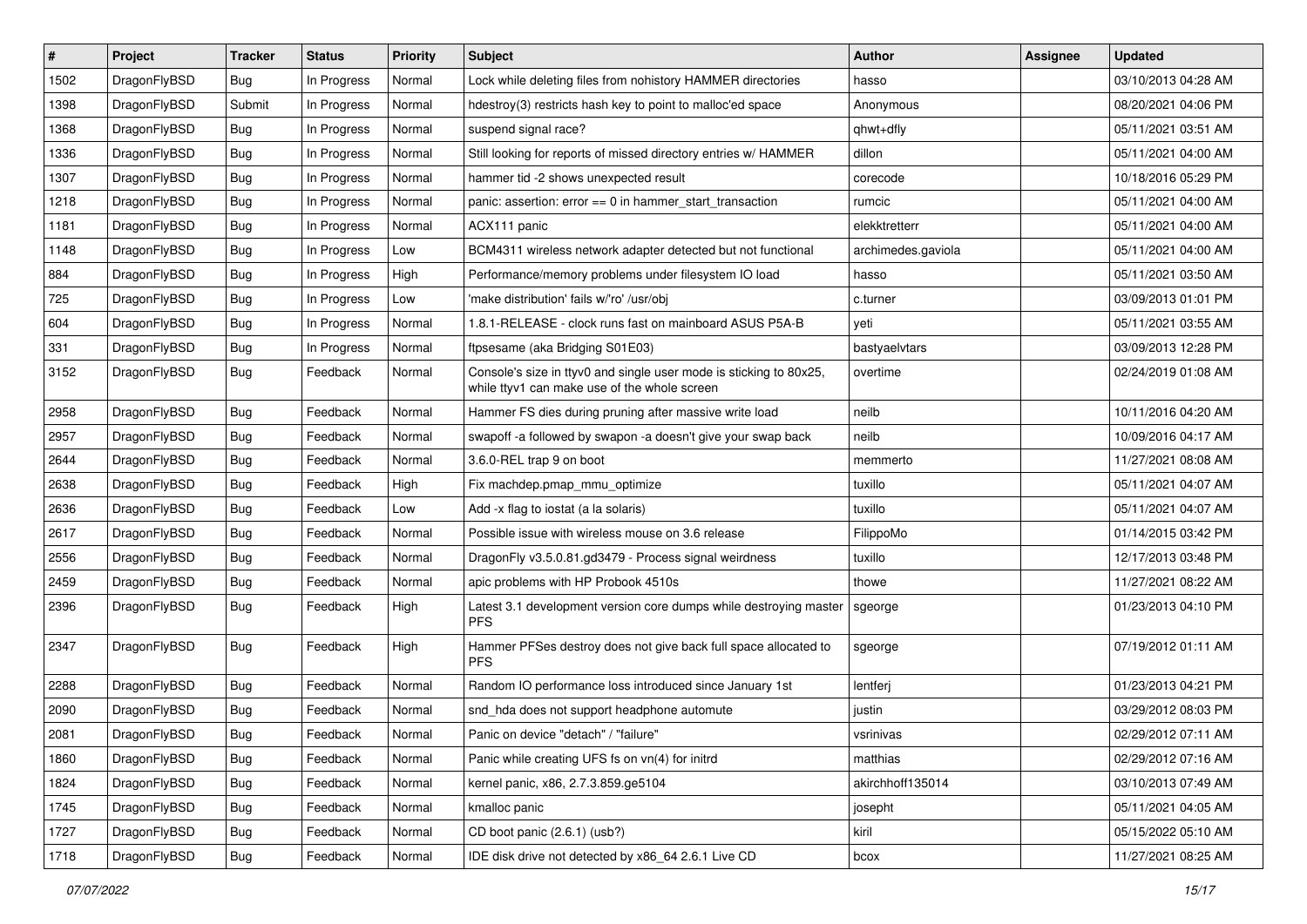| #    | Project      | <b>Tracker</b> | <b>Status</b> | <b>Priority</b> | <b>Subject</b>                                                                                                                                            | <b>Author</b>  | <b>Assignee</b> | <b>Updated</b>      |
|------|--------------|----------------|---------------|-----------------|-----------------------------------------------------------------------------------------------------------------------------------------------------------|----------------|-----------------|---------------------|
| 1717 | DragonFlyBSD | <b>Bug</b>     | Feedback      | Normal          | HAMMER panic in hammer cursor down()                                                                                                                      | josepht1       |                 | 05/11/2021 04:05 AM |
| 1672 | DragonFlyBSD | <b>Bug</b>     | Feedback      | Normal          | panic (trap 12) around btree_search() in 2.4.1-RELEASE                                                                                                    | floid          |                 | 01/19/2015 03:36 AM |
| 1668 | DragonFlyBSD | <b>Bug</b>     | Feedback      | Normal          | Power button not working                                                                                                                                  | elekktretterr  |                 | 03/10/2013 06:22 AM |
| 1618 | DragonFlyBSD | Bug            | Feedback      | Normal          | collision for 'struct pmap' when using RPC and <sys user.h=""></sys>                                                                                      | carenas        |                 | 05/11/2021 04:05 AM |
| 1613 | DragonFlyBSD | <b>Bug</b>     | Feedback      | Normal          | USB Keyboard not working on master                                                                                                                        | elekktretterr  |                 | 05/11/2021 04:05 AM |
| 1592 | DragonFlyBSD | Bug            | Feedback      | Normal          | AcpiOSUnmapMemory: Warning, deallocation did not track<br>allocation.                                                                                     | eocallaghan    |                 | 06/02/2014 07:45 AM |
| 1591 | DragonFlyBSD | <b>Bug</b>     | Feedback      | Normal          | Lenovo X301 hangs with AHCI Driver CMD TIMEOUT<br>STS=d0 <bsy></bsy>                                                                                      | eocallaghan    |                 | 05/11/2021 04:05 AM |
| 1580 | DragonFlyBSD | <b>Bug</b>     | Feedback      | Normal          | Panic (Fatal trap 12: page fault while in kernel mode) while playing<br>with pf and netif names                                                           | rumcic         |                 | 12/21/2018 01:21 AM |
| 1577 | DragonFlyBSD | Bug            | Feedback      | Normal          | panic: assertion: leaf->base.obj_id == ip->obj_id in<br>hammer ip delete range                                                                            | qhwt+dfly      |                 | 05/11/2021 04:01 AM |
| 1563 | DragonFlyBSD | <b>Bug</b>     | Feedback      | Normal          | reset(1) doesn't reset terminal to the defaults                                                                                                           | hasso          |                 | 03/10/2013 04:17 AM |
| 1560 | DragonFlyBSD | Bug            | Feedback      | Normal          | Unable to modify partition table on ThinkPad T61p during install                                                                                          | rehsack        |                 | 01/15/2015 08:57 AM |
| 1521 | DragonFlyBSD | <b>Bug</b>     | Feedback      | Normal          | amd64 2.4 livecd won't mount root at boot                                                                                                                 | bolapara       |                 | 01/28/2018 03:45 AM |
| 1489 | DragonFlyBSD | <b>Bug</b>     | Feedback      | Normal          | panic: ufs dirbad: bad dir                                                                                                                                | rumcic         |                 | 03/10/2013 04:34 AM |
| 1486 | DragonFlyBSD | Bug            | Feedback      | Normal          | Interrupt storm related to SATA DVD device                                                                                                                | hasso          |                 | 05/11/2021 04:01 AM |
| 1481 | DragonFlyBSD | <b>Bug</b>     | Feedback      | Normal          | panic: assertion: kva_p(buf) in soopt_from_kbuf (after ipfw pipe<br>show, 2.2.1-R)                                                                        | combiner       |                 | 05/11/2021 04:01 AM |
| 1456 | DragonFlyBSD | <b>Bug</b>     | Feedback      | Normal          | Microsoft wireless desktop problems                                                                                                                       | elekktretterr  |                 | 01/15/2015 08:34 AM |
| 1454 | DragonFlyBSD | <b>Bug</b>     | Feedback      | Normal          | Unable to boot from external USB DVD drive                                                                                                                | elekktretterr  |                 | 05/11/2021 04:01 AM |
| 1448 | DragonFlyBSD | Bug            | Feedback      | Normal          | panic: assertion: _tp->tt_msg->tt_cpuid == mycpuid in<br>tcp_callout_active tcp_output tcp_usr_send netmsg_pru_send<br>netmsg service tcpmsg service loop | dillon         |                 | 05/11/2021 04:00 AM |
| 1429 | DragonFlyBSD | Bug            | Feedback      | Normal          | vkernel bug - "mfree: m->m_nextpkt != NULL"                                                                                                               | dillon         |                 | 05/11/2021 04:00 AM |
| 1387 | DragonFlyBSD | <b>Bug</b>     | Feedback      | Normal          | zero-size malloc and ps: kvm_getprocs: Bad address                                                                                                        | qhwt+dfly      |                 | 05/11/2021 04:00 AM |
| 1332 | DragonFlyBSD | Bug            | Feedback      | Normal          | DFBSD 2.2 - Booting usbcdrom/usbsticks on thinkpad hangs on<br>"BTX Halted"                                                                               | tuxillo        |                 | 05/11/2021 04:00 AM |
| 1330 | DragonFlyBSD | <b>Bug</b>     | Feedback      | Normal          | Hammer, usb disk, SYNCHRONIZE CACHE failure                                                                                                               | josepht        |                 | 06/02/2014 04:56 AM |
| 1282 | DragonFlyBSD | Bug            | Feedback      | Normal          | panic (trap 12) when booting SMP kernel on Atom 330 (dual core)                                                                                           | tomaz.borstnar |                 | 05/11/2021 04:00 AM |
| 1250 | DragonFlyBSD | <b>Bug</b>     | Feedback      | Normal          | Panic upon plugging an USB flash drive into the machine                                                                                                   | rumcic         |                 | 03/10/2013 05:17 AM |
| 1249 | DragonFlyBSD | <b>Bug</b>     | Feedback      | Normal          | panic: ffs_vfree: freeing free inode                                                                                                                      | rumcic         |                 | 03/10/2013 05:13 AM |
| 1144 | DragonFlyBSD | Bug            | Feedback      | Normal          | Incorrect clock under KVM                                                                                                                                 | msylvan        |                 | 03/09/2013 01:17 PM |
| 1101 | DragonFlyBSD | <b>Bug</b>     | Feedback      | Normal          | ohci related panic                                                                                                                                        | polachok       |                 | 05/11/2021 04:00 AM |
| 979  | DragonFlyBSD | <b>Bug</b>     | Feedback      | Normal          | Failure-prone USB mass storage (SB600? msdosfs? CAM?)                                                                                                     | floid          |                 | 01/15/2015 08:38 AM |